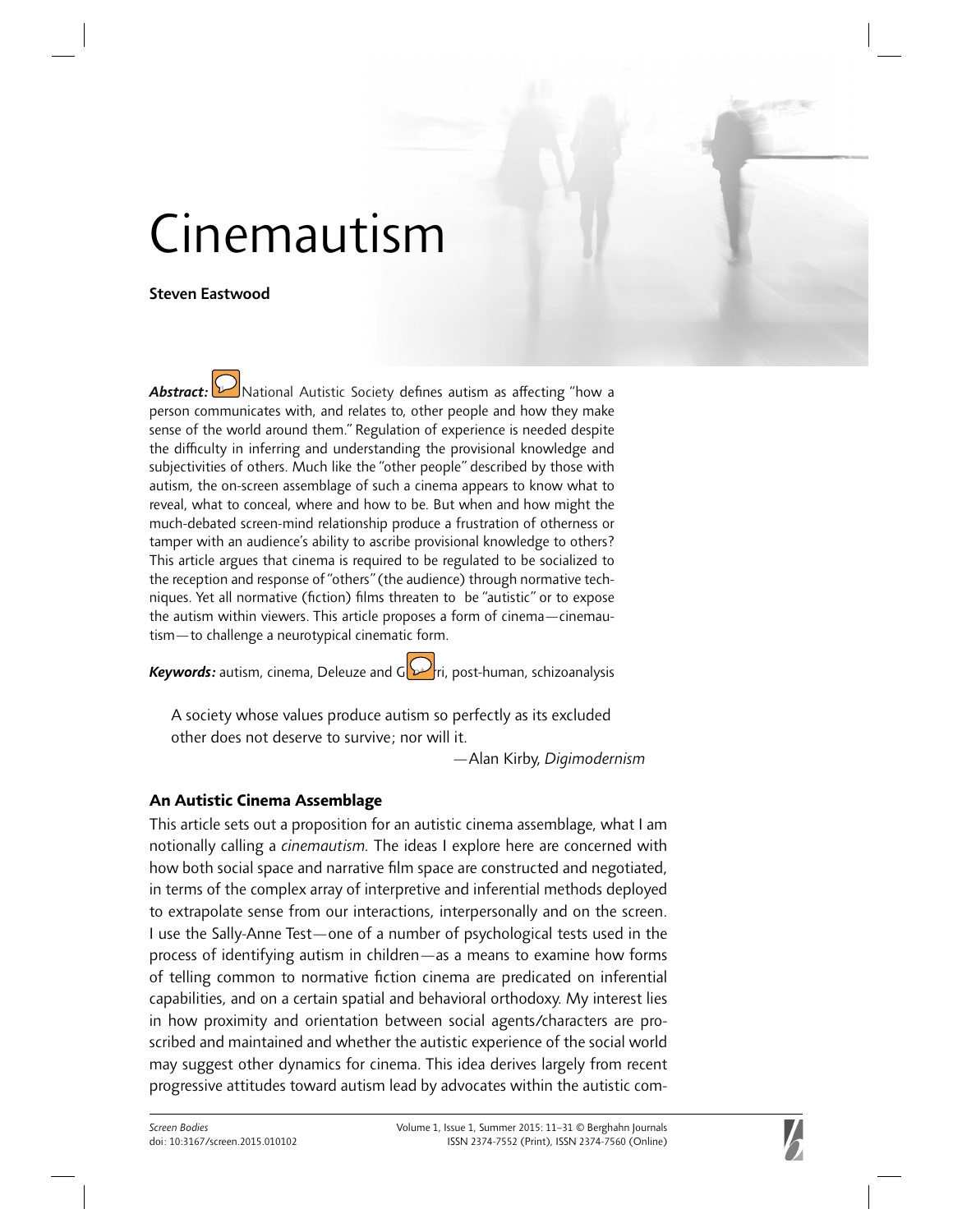munity, which counter the popular understanding of autism as cognitive deficit or social inadequacy, and instead look to how autism may offer society (which, after all, includes those with autism) ways to transcend the restrictions of ex*isting social contracts and norms. I argue that such a territory for autism has resonance with Deleuze and Guattari's ([1972] 1982) concept of schizoanalysis*  and the body-without-organs, and that autism may have much to offer these *concepts. Taking up some recent ideas for autism as a potential successor to schizoanalysis, I suggest that cinemautism might be adopted as a strategy for overthrowing the regulatory practices of cinema much in the way that schizoanalysis mounted an assault on the hegemony of psychoanalysis and the notion of uniform identity.*

*Cinemautism is, I propose, a body-without-organs1 that moves, in many and diverse directions, away from established modes of representation and the supremacy of the symbolic, toward a profound engagement with a social reality less predicated on customary human interaction. Cinemautism has some commonality with this notion of autism as schizoanalysis. It identifies a potential* cinematic arrangement radically different from the inferential model. Cinemau*tism also has confederacy with Deleuze's (1989) concept of the time-image and, within it, minor cinema.* 

The first portion of the article defines autism, or at least scrutinizes an *identified spectrum whose definition and parameters shift, and decries certain myths and common misrepresentations, particularly within normative narrative cinema. This requires a brief survey of Hollywood's so-called age of autism, beginning with Barry Levinson's Rain Man (1988), and its many gross inaccuracies, followed by a succinct attempt to uncover certain functions underpinning normative cinema which have striking resemblance to the characteristics of au*tism. The remainder of the article outlines a different kind of cinematic assemblage, by way of some tentative examples. These are not necessarily films that respond specifically to aspects of autistic experience but ones which do for*mally occupy common ground in terms of a rejection of the inferential model and of socio-spacial conventions. The work of Shane Carruth, Josephine Decker,*  and Carlos Reygedas in  $\Omega$  e spatial continuity going awry and  $\Omega$  are parallax *events and narrative systems that are provisional rather than certain.*

Instead of offering a formal description of particular difficulties autistic in*dividuals experience with inference, intentionality, and encountering others, cinemautism opens up extra-linguistic operations for the moving image, not so*  much reflecting the autistic experience but learning from it and moving with it. It is a way of realizing a different kind of cinematic arrangement, one that offers *a new corporeality, for bodies and identities on the screen, and spectatorially*  in response to them. It is also, crucially, a method for analyzing films and social *culture, a way of doing and reading films. Taking a cue from the filmmakers mentioned above, and their forebears, I conclude that cinemautism is a cinema*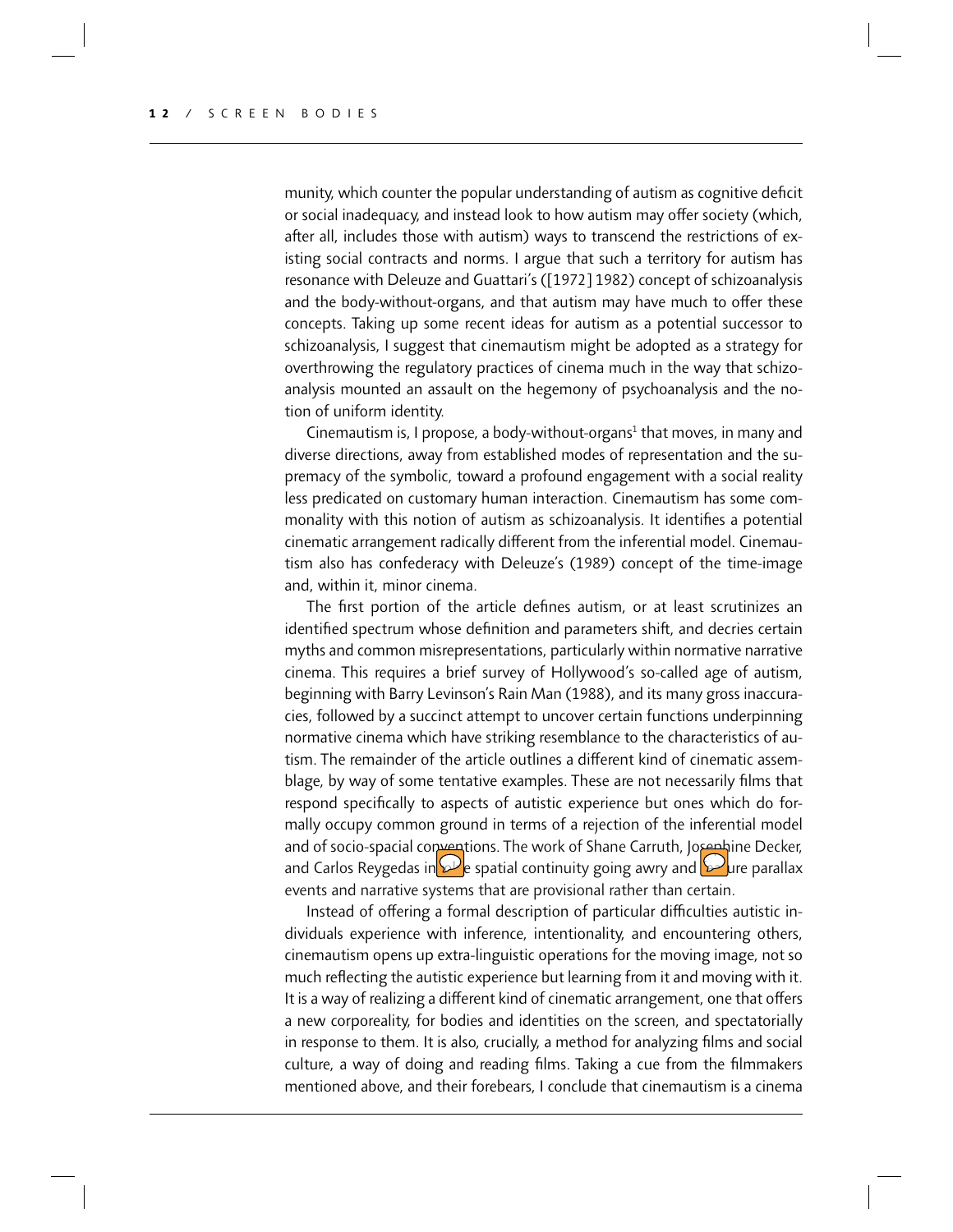*to come. Within this proposition is a provocation: to re-think the social contract*  of film telling and search for a cinema that refuses the symbolic or inferred and *is instead concentrated on embodiment, networks, relations, and patterns.*

## *Autism Defi ned*

*Autism Spectrum Disorder (ASD) is a disorder that aff ects the development of social and communication skills and is characterized by stereotyped patterns of behavior and varying degrees of sensory processing abnormalities. According to the National Autistic Society, approximately 1 percent of the population has*  ASD, which occurs more frequently in males than in females. Autism affects *how people communicate with, and relate to, other people, and how they make sense of the world around them. Persons with autism have said that the world*  to them is a mass of people, places, and events, which they struggle to make *sense of and which can cause them considerable anxiety. For autistic persons, the rules of the social world are confusing and confounding. Autistic persons also commonly have an inability to form meta-representations and therefore have trouble comprehending invisible social codes, body language and bound*aries, and metaphor in speech. Regulation of experience is needed—often in *the form of clarifi cation, repetition, and fi xation on routine, schedules, and*  sameness—but the difficulty in understanding the provisional knowledge and *subjectivities of others is always there.*

#### *The Sally-Anne Test*

*The Sally-Anne test, developed in 1985 by Simon Baron-Cohen, Uta Frith, and Alan Leslie involves the use of two dolls in a playful scenario commonly enacted to measure a young person's social and cognitive ability to attribute false beliefs to others. The Anne doll 'tricks' the Sally doll by secretly taking Sally's marble from her basket while she is absent from the room, and hiding it in a box. Sally returns, and the subject of the test is asked, "Where will Sally look*  for her marble?" The answer demonstrates the child's ability to differentiate *between her own knowledge and that of another's. Of the subjects who are unable to infer information from the scenario and thus incorrectly think that Sally believes her marble is in Anne's box (because the subject of the test knows it to be true), around 80 percent will be on the autistic spectrum.*

For a child to pass this test, she must arrive at the correct answer to the *belief question, by identifying that what Sally believes (the marble is in her own basket) does not tally with reality. In other words the answer is reflective of Sally's perspective, but not with the participant's own observations. In the*  Baron-Cohen  $\frac{(1995)}{2}$  study, 80 percent of the autistic children answered incorrectly. Baron-Cohen saw this as a developmental delay in acquiring what he *termed a "theory of mind" (ToM), asserting that the ToM is the ability to detect other people's emotions and thoughts, and that this is typically delayed in chil-*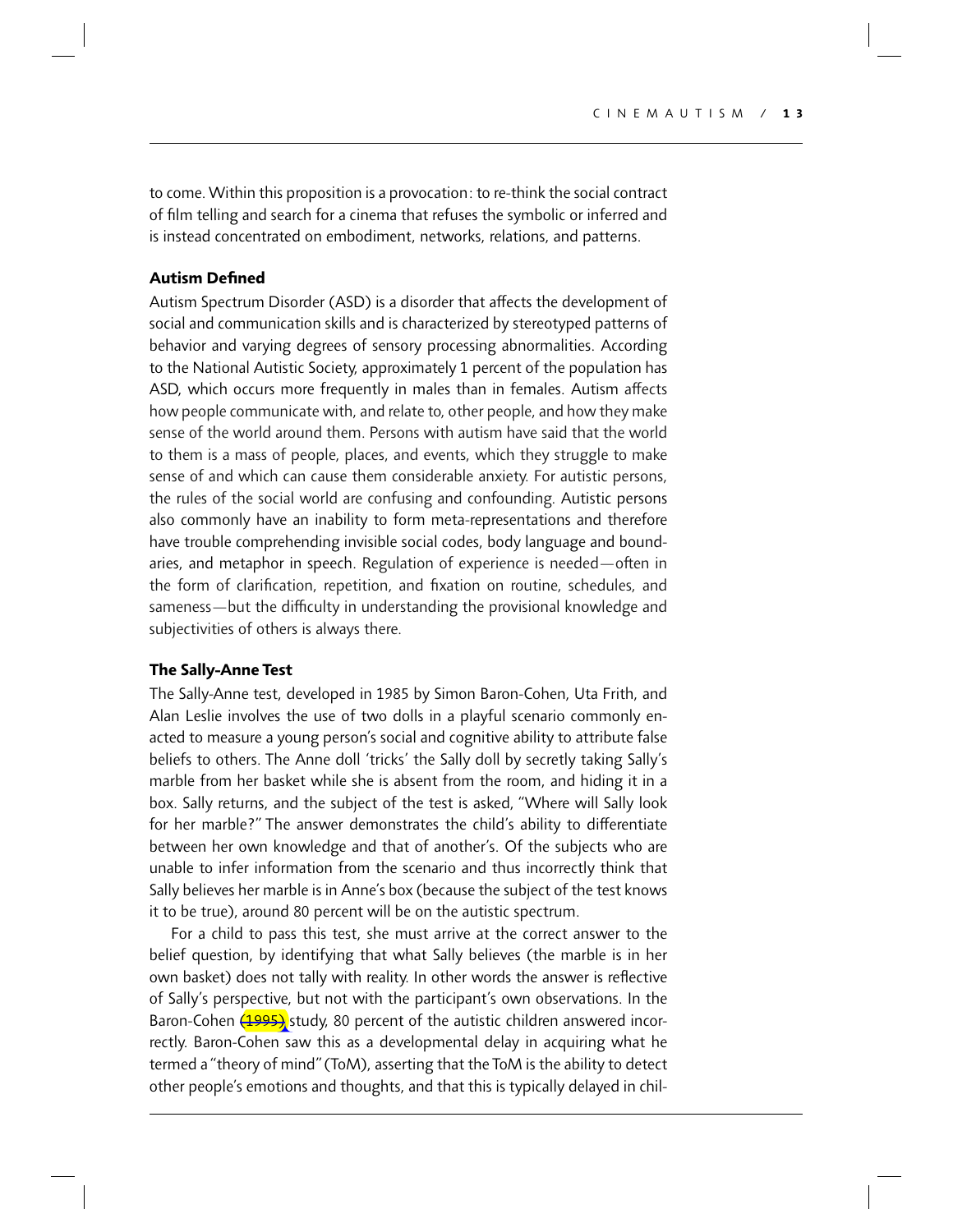*dren with autism. Baron-Cohen coined the term "mind-blindness" to account*  for this deficiency (Baron-Cohen 1995). According to Baron-Cohen, those with *mind-blindness tend to focus on temporal or behavioral regularity, on evident pattern, rather than on deduction. The mind-blind cannot infer commonsense emotional responses from movements, motions and gestures, nor can they easily make sense of the silent invisible operations involved in everyday social interaction.*

*The Sally-Anne test sparks my interest for two reasons. First, because of the mental, spatial, and social operations it sets out as 'neuro-typical' and how these can be mapped onto cinematic operations. Second, because of how the test uses a narrative of falsity and anti-social behavior. (For example, in the numerous iterations of the test available online, psychologists refer to the Anne doll as "Naughty Anne.") The test depends on subterfuge, in that child participants believe they are involved in play and not a test. It also presupposes an understanding of mendacity as a concept: naughtiness is itself a product of*  societal manipulation or the need to manipulate in order to gain control and *power as a social agent—a concept young children may not readily compre*hend. Often people with ASD find it hard to formulate beliefs about beliefs in *general, and talk of learning to lie as a means of initiation into the neuro-typical*  world. The autistic person also has difficulty comprehending chains of inten*tionality; for example, Anne thinks that Sally thinks that Anne thinks. Crucially, Autistic children have trouble understanding the mental states of deception*  and pretending, finding it hard to produce "pretend scenarios" when playing.

*The Sally-Anne test is not without its critics. Many regard the format as unnecessarily complicated and confusing, the test carrying with it anxiety and a sub-text of correct behavior, partitioning autism as a syndrome that needs correcting. The data accumulated by Baron-Cohen (1995) from this and numerous other tests and scenarios may be complicated by factors such as language, and in some instances autistic children manage to pass such false belief tests without diffi culty, or fail to pass the test based on indicative eye line to object, when*  in fact they are cognizant of the whereabouts of the missing marble. Ruffman and colleagues (2001) offer a compelling third possible place for the marble: *the covert hand or pocket of the educational psychologist overseeing the test. Certainly there is an increasing doubt about the theory-of-mind explanation for*  autism within the scientific community.

*I am regarding the Sally-Anne test not only from the perspective of the person being tested, but also from the perspectives of both dolls—not just the*  Anne doll, for whom the tested person is asked to find empathy-but from *the point-of-view of Anne, the falsifier*. Here I am adopting Deleuze's ([1990] *1997) term "falsier," which he uses when discussing his relationship with Guat*tari. In Deleuze's concept, a falsifier is a mediator, a second term whose function is to test the first term, to test the test, so-to-speak, for falsehoods and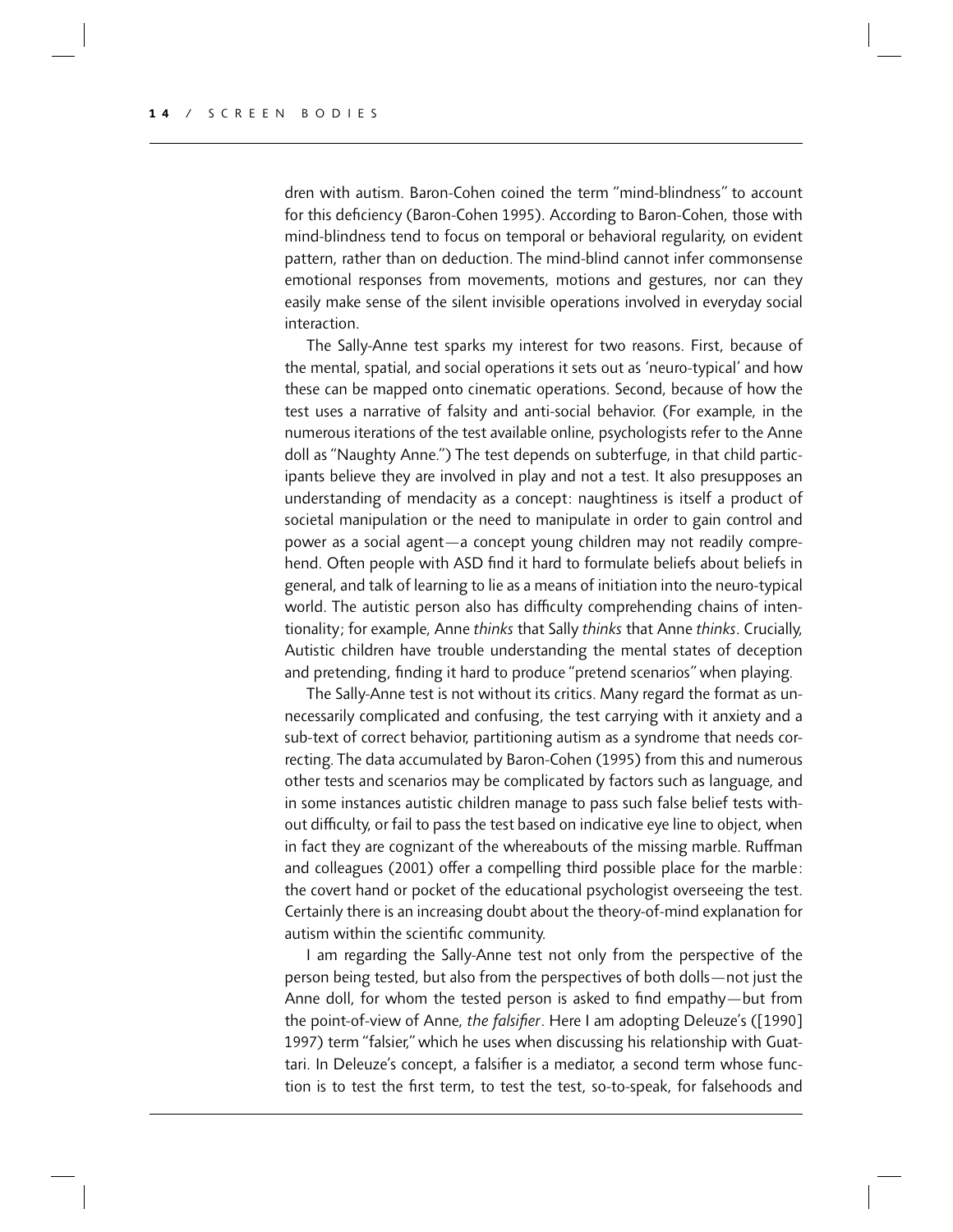*mine "the capacities of falsehoods to produce truths" ([1990] 1997: 126). I am interested in this power, of falsity. I intend here to use the test as a method through which to interrogate how normative cinema off ers viewers provisional knowledge, revealing parallax topographies, partial events, and select rooms that characters enter and leave.*

#### *Hollywood and Autism*

*Although an understanding of ASD in public consciousness has grown signifi cantly in recent decades, media attention given to autism has either perpetuated*  or created certain myths and stereotypes about what ASD is and how it affects *a person's life. Films like Rain Man, Snow Cake (2005), and Temple Grandin (2010) have undeniably made autism much more familiar, but they nonetheless bias perceptions of the disorder as a condition associated with unique abilities and savant skills. Rain Man's portrayal of the main character's condition has been seen as inaugurating a common and incorrect media stereotype that people on the autism spectrum typically have exceptional skills, and references*  to Rain Man, in particular Dustin Hoffman's performance, have become a pop*ular shorthand for autism and savantism. However, such extraordinary abilities are rare in ASD. Instances of savant facility within autism are around 10 percent, only marginally higher than the general population. The general public remains largely unaware of what everyday life is like for those people with autism who*  have no special abilities and who struggle to make sense of the complex social *environment to which they are required to adapt.*

*Post-Rain Man, normative cinema seems to have embraced autism as a subject, and yet as both Stuart Murray (2008) and Anthony D. Baker (2008) have observed, the plethora of fi lms concerned with autism over the past twenty-fi ve years conform to very similar structures and descriptions. Broadly speaking, a*  savant of exceptional ability acts as a catalyst for change or redemption for a *non-autistic character, and this latter character ultimately is the true subject of the story. If we are not witnessing the benevolent good of Raymond (Rain Man*) then we are offered its opposite, the psychotic bad of the central charac*ter in We Need to Talk about Kevin (2011). The autistic character is an angel, a*  genius, or a demon, or merely a symptom that can be recovered or cured. Often autism is required to fulfill a function that might previously have been occupied *by an alien or a wizard, the audience privy to the quasi-magical workings of the autistic brain as it animatedly solves puzzles (Mercury Rising, 1998) or sees the hidden operations of the world (Temple Grandin). In these examples, autism*  serves merely as a function slotted into a narrative concerned with other things. *As Murray elaborates, autism, "Becomes just another element (like crime or drugs or any number of perceived abnormalities) to be characterized and the*matized" (Murray 2008: 249). In such films we are given permission to stare *at the exaggerated autistic or disabled character, rather than have access to*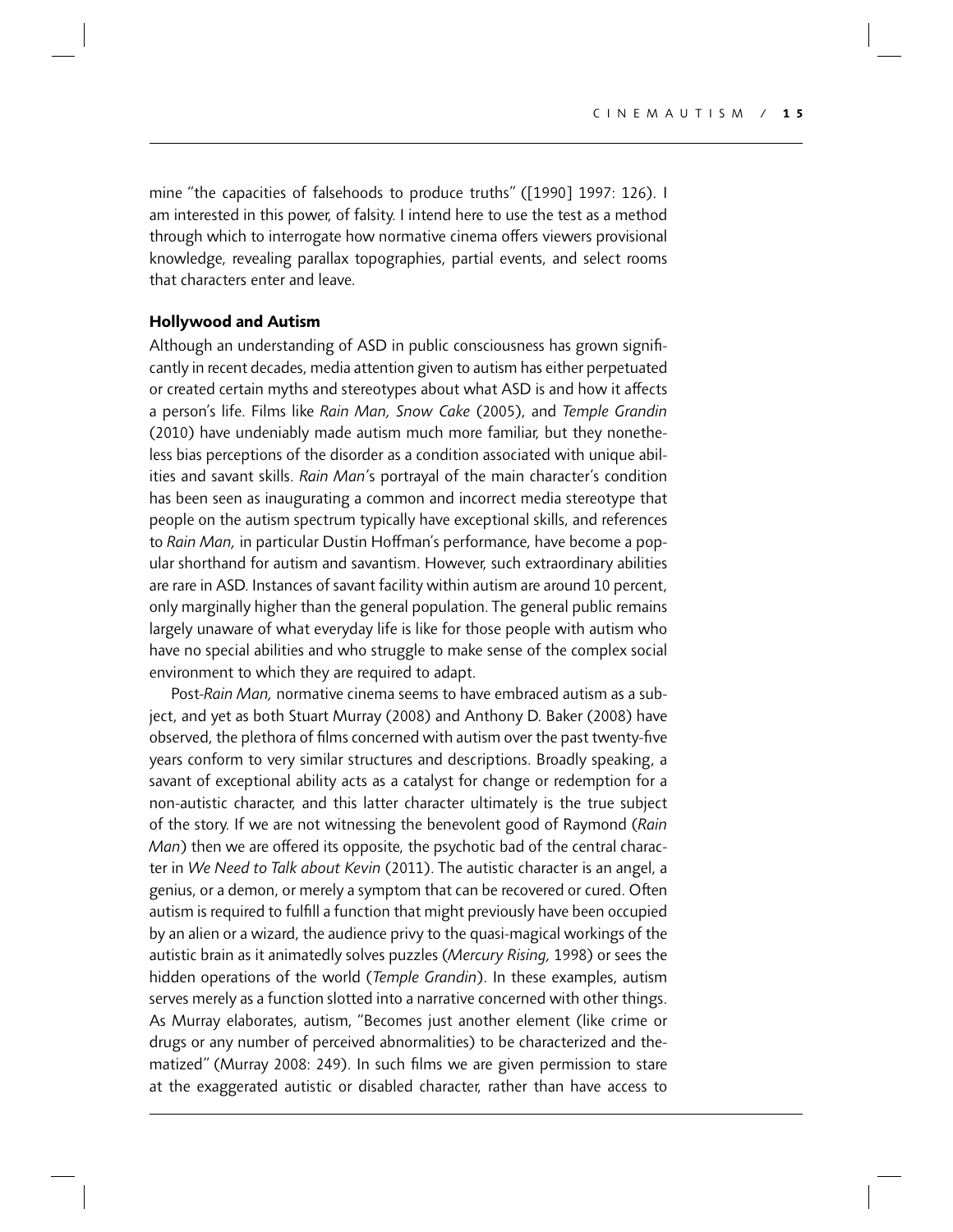the particularities of individual autistic experience, or offered any meaningful insight into autistic logic. Glaring errors proliferate, particularly in terms of *awakenings, transformations, and recovery.* 

*The non-savant autistic person has no dramatic function and thus does not*  figure. In rare instances when it does, autism tends not to be identified, for *example the character Barry in Punch-Drunk Love (2002), who has palpable*  issues when encountering a confusing social world, but is perceived by critics *and audiences alike as awkward or shy, rather than having Asperger's Disorder. The rhetoric of the hero protagonist and the notions of success that form the underlying discourse of the Hollywood fi lm are at odds with the actual image of disability, unless disability is rewarded as heroic performance, or reconstructed*  (often literally) as superhuman (take for example the 2012 advertising campaigns for the superhero Paralympians). Often more attention is paid to the *eff orts of the non-disabled actor to ape and equate the autistic or disabled person. Performances from Sean Penn in I Am Sam (2001) and more recently Kalki Koechlin in Margarita with a Straw (2014) privilege and reward the Herculean effort an actor puts into adopting the behavior and mannerisms of the* disabled-other, and this becomes a selling point for the film. The everyday, non*heroic and unexceptional experience of living with a developmental disorder such as autism, or with any form of disability, clearly lacks cinematic description.*

#### *Hollywood, Repetition, and Folk Psychology*

As Stuart Murray identifies, critical theory has given scant attention to autism *as the subject of cinema, and certainly little or no research exists on autism*  as a principle for a film form that counters existing templates. Before I turn to films that in some way redress this imbalance, I want to focus on what un*derpins the normative cinematic iteration, as exemplified by the autism story model described above. There is an abundance of how-to books on the art of the structure of the dramatic screenplay, and there are parallels to be drawn between what characterizes the autistic experience and systems of normative cinema arrangement.* 

*The commercial screenwriter typically works to the law of recapitulation and repetition, espousing the dictum of "say it three times in the scene," work*ing to the default of the three act structure, operating within a shorthand of *identifiable tropes. Badiou* ([2003] 2013: 111) gives a concise account of such *a normative cinema, or "neoclassical cinema" as he puts it, and its predilection for pornography, the unit of families and romantic couplings, the depiction of excessive violence, and off -the-shelf hackneyed plots. Normative cinema is founded on the organizing principle of the inventory, from script to shot-list to storyboard, to schedule to edit decision. This is the logic of the chain, nar*rative as schema, that which constitutes a kind of geometry of cinema. The *schema is so identifi able that all the viewer or reader need do in order to arrive*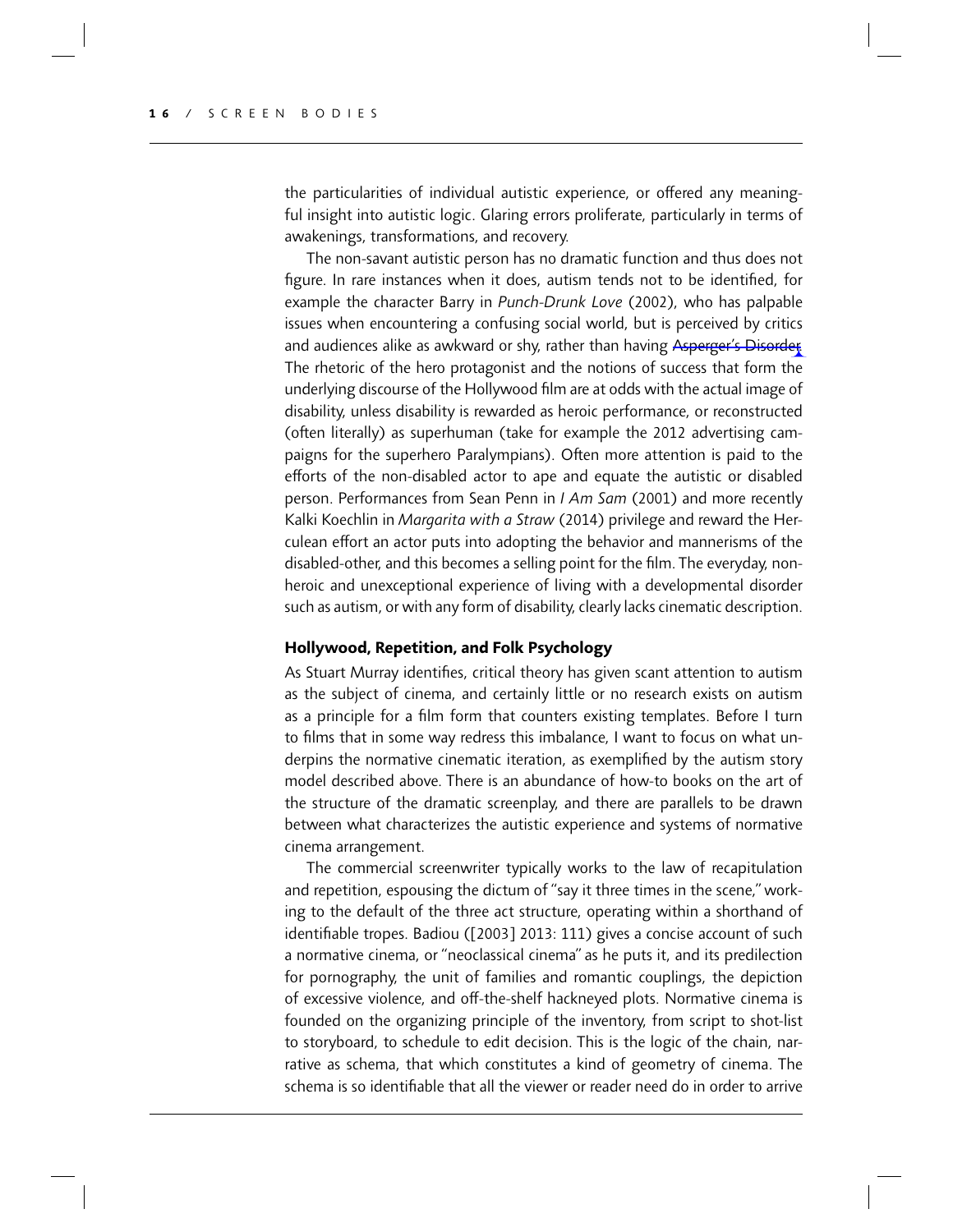*at meaning is look for assigned probabilities to events, and recognize pattern through repetition and rhyme, what Barthes calls the logic of the "already read" (Barthes 1991). This "already-read" is what psychologists refer to as a collective "folk psychology," the collected wisdom acquired through life experience that*  we draw on daily. A folk psychology cannot be reduced to a set of rules or *categories but is somehow consensually known. It is this cluster of popular understandings in the mind of the viewer that the cinema relies upon to shore up its contents. The assumed existence of a folk psychology, particularly by*  screenwriters and film-makers, and the estimations it makes about the minds of its intended audience, involves prejudicial assumptions, and reduces the human subject to the flatness of its consensus. This storehouse of a folk psychology is *a resource largely unavailable to people with autism, precisely because of its fuzzy nature. Autistic author and academic Temple Grandin (the subject of the*  aforementioned Clare Danes's HBO TV Movie) has written about her efforts to *learn this folk psychology piece-by-piece, by mentally recording and mimick*ing, algorithmically, specific social operations (Grandin 2005, 2006).

Whilst the standard form of film telling relies upon inferential models and a folk psychology largely baffling to the autistic individual, it nonetheless uses *categorization, repetition and rhyme, constant clarifi cation, and the reduction of human personality to a set of two or three characteristics, to ensure that inference is possible. So for example, in Die Hard (1988), John McClane (Bruce Willis) is disenfranchised on three counts: renegade cop, recovering alcoholic, jilted partner. This kind of unambiguous character lack conforms to the psychoanalytic model of the human subject as reducible but incomplete, again, a concept not necessarily resonant with the autistic experience. However, this stereotypical operation has striking similarities with the desire within autism for managed and repeated data. Normative cinema, or classical cinema, as Heath puts it, is in essence the balance of repetitions, and narrative is the operation of this balance, "the order of bearable repetition" (1981: 154–157). Christian Metz (1982) speaks of pleasurable fi lms, or "good objects," referring to Freud's theory of childhood play, where a child repeats an activity until it has mastery over it, thereby constituting the activity as good (Metz 1992). Young children*  begin telling stories in the form of rhyme, and this finds its correlate in the rote system of industrialized normative film narrative. In fact we might even think of Metz's film semiotics, with its various syntagmas attempting to categorize *and codify the cinema, as a project with similar objectives to Baron-Cohen's*  2007 Bafta nominated educational animated series, *The Transporters*, designed *to teach people with ASD how to understand body language and recognize emotional expressions.*

Baron-Cohen (2007) refers specifically to our "cognitive architecture," which *he maintains is comprised of specialized systems for grammar induction, face recognition, dead reckoning, construing objects, recognizing emotions from*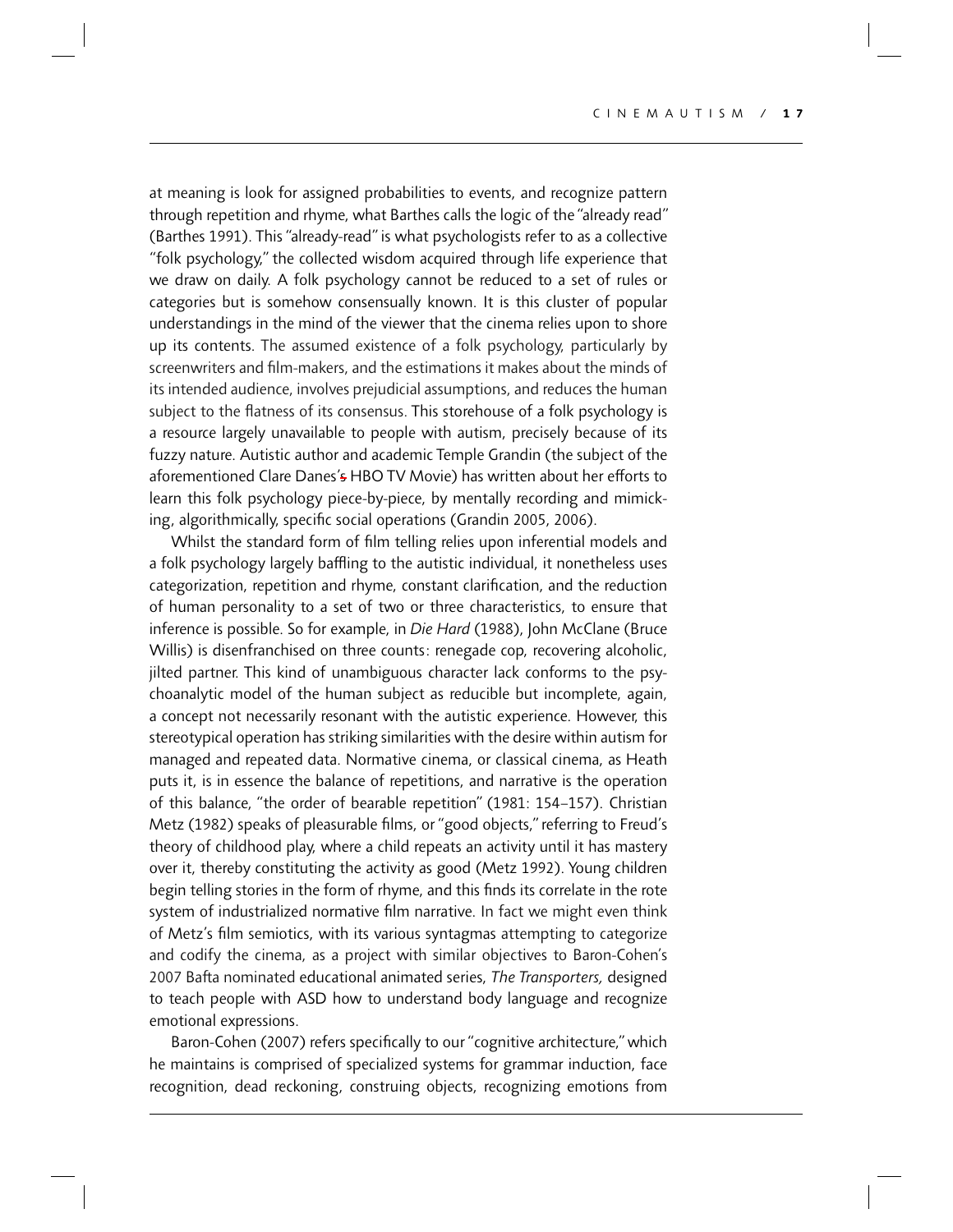*the face, and so on. There are also mechanisms for detecting eye direction, lying and cheating. These mental "modules," Baron-Cohen maintains, are designed to interpret the world in their own pre-existing terms and framework, operating within specialized lexicons—sets of procedures and formats. This type*  of neuro-scientific cognitive psychology is close to what Deleuze, via Bergson, refers to as the "sensory-motor schema," mental patterns that scan, measure and define a world of social agents, beliefs and desires, and link them to a *language of the eyes, the data from which is fed into inference modules. We have already established that the cinema's habitual assemblages depend upon the operations of these schemas, using folk psychology, or what Barthes locates as proairetic, referential and semic codes (Barthes 1991).2 The economy of the*  duration of the feature film necessitates the use of these codes, relying on the *viewer to infer information and meaning from implicit and implied content, and to ascribe and maintain an understanding of the provisional knowledge of characters (e.g., I know Anne knows that, but I also know that Sally does not know Anne knows that).* 

*This is a cinema directed at the commonsensical rather than the emergent,*  where no deficit of intentionality can be tolerated, and no image on screen *is unmotivated or errant. The engine of plot dominates characters into being merely intentional subjects, or if they are not intentional, then this is still motivated by character determinates and governed by formula. The result is an ob*sessive regime of pro-filmic unity in which everything seen has semiotic value *and is in service to a tightly regulated schema of character, behavior, desire, and intent. Much like Metz's syntagma, Baron-Cohen's cognitive science remains fundamentally structural—seeking to isolate discrete and specialized lexia for procedures such as body language, recognition, grammar and so on. However, the desire to make these behavioral algorithms distinct and modular is at odds*  with the fuzziness of all social exchange. If we assume that there is a cognitive architecture (and therefore an autistic cognitive architecture that is wired differ*ently to the neuro-typical structure) how then is normative cinema naturalized to this system?* 

# *Proximity and Distance*

In terms of the communication and reception of ideas, much like the "other *people" described by those with autism, the on-screen assemblage of normative cinema appears to know, intuitively, how to communicate and interact with the other of the audience. It knows what to reveal, what to conceal, where*  and how to be. Such a cinema, functioning in service to story, is required to be *regulated so as to be socialized, so to speak, to the reception and response of others (the audience). A camera must be placed not too far from, or not too close to the speaking subject; equally, this cinema ought not to be too repetitive and yet always balances the use of motif repetition; it should provide an*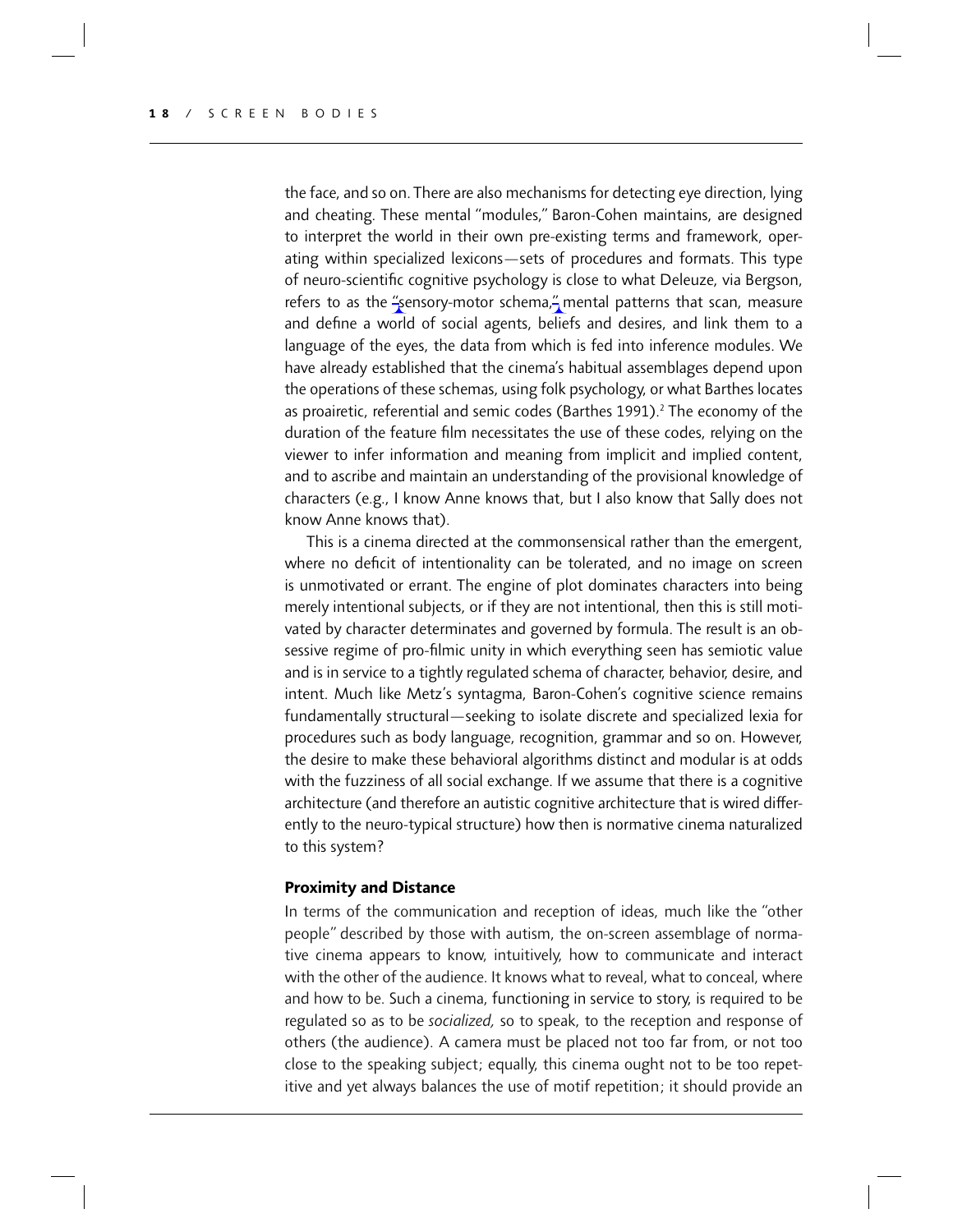audience with the right angles, the necessary rooms, useful information, to *arouse emotional empathy, reduce confusion and the multiplicity of inference, and be a good companion to our cognition. This cinema is architecturally constructed to dovetail to a neuro-typical mental apparatus. The register, address,*  and most important the sociability of the camera and therefore, via the edit, of the doing and being of the film (what it knows, where it goes, how it shows) *is taken for granted and yet it is always under the threat of instability. Diegetic*  space is forever subject to the tectonic shifts of continuity issues, eye-line mis*matches, 180-degree rule errors.* 

*Our social orientation, to others, in rooms we enter, occupy and vacate, has*  directly informed the way film space is assembled.<sup>3</sup> The theatrical frontality *of early cinema was quickly replaced by an attempt at a socially appropriate camera, giving over important spatial information about proximities between people or people and objects. Just as there are established (albeit approximate) protocols for social encounters with others—acceptable physical distance or closeness based on status of relationship (stranger, acquaintance, friend, sibling, lover), appropriate levels of eye contact, turn taking in conversation, recognizing when social situations are beginning or ending—there are regulated sets of rules for the ways in which characters encounter one another and are situated in space on the screen. James Chandler (2005) suggests that the overthe-shoulder shot is a technological method in line with eighteenth-century ideas about how we form a sentimental sense of an other, by imagining their situation and conforming to social contracts of proximity between speaking but non-intimate persons (Chandler 2005). Edward Hall, the proponent of*  proxemics—the study of space structuring in human<sup>t</sup> ent as far as measuring *intimate distance (0-18 inches), personal distance (1–4 feet, or arms length),*  social distance (4–12 feet), public distance (12 feet and beyond) (Hall 1966). *One might conjure an image of Hall with a tape rule much like a focus puller*  on a film set. Per Persson (2003) writes that shot alternation, particularly in dia*logue exchange, mimics a crucial aspect of real-life contextual-gaze experience.*  We see a person looking and we deduce to who or what the look is directed. *Sometimes we mistakenly react to a person as though they are looking at us when in fact they are not. Similarly, probability but not certainty of shot-toshot relations occurs when there is no returning shot to anchor or complete the point-of-view (no return to the gazer), no gazer feedback. As viewers, we look*  for best candidates if information is provisional or half formed, or if there is no *gazer-object-reaction triad. Such a scrabbling to tether one subject to another calls to mind the Sally-Anne Test. The cinema, then, is not only naturalized to habitual perception but also to a normative schema of social space and its con*text, even though every one of us as players on the social stage will get these *unspoken spatial and behavioral rules of recognition, engagement, appropriateness and acceptable distance wrong on a regular basis.*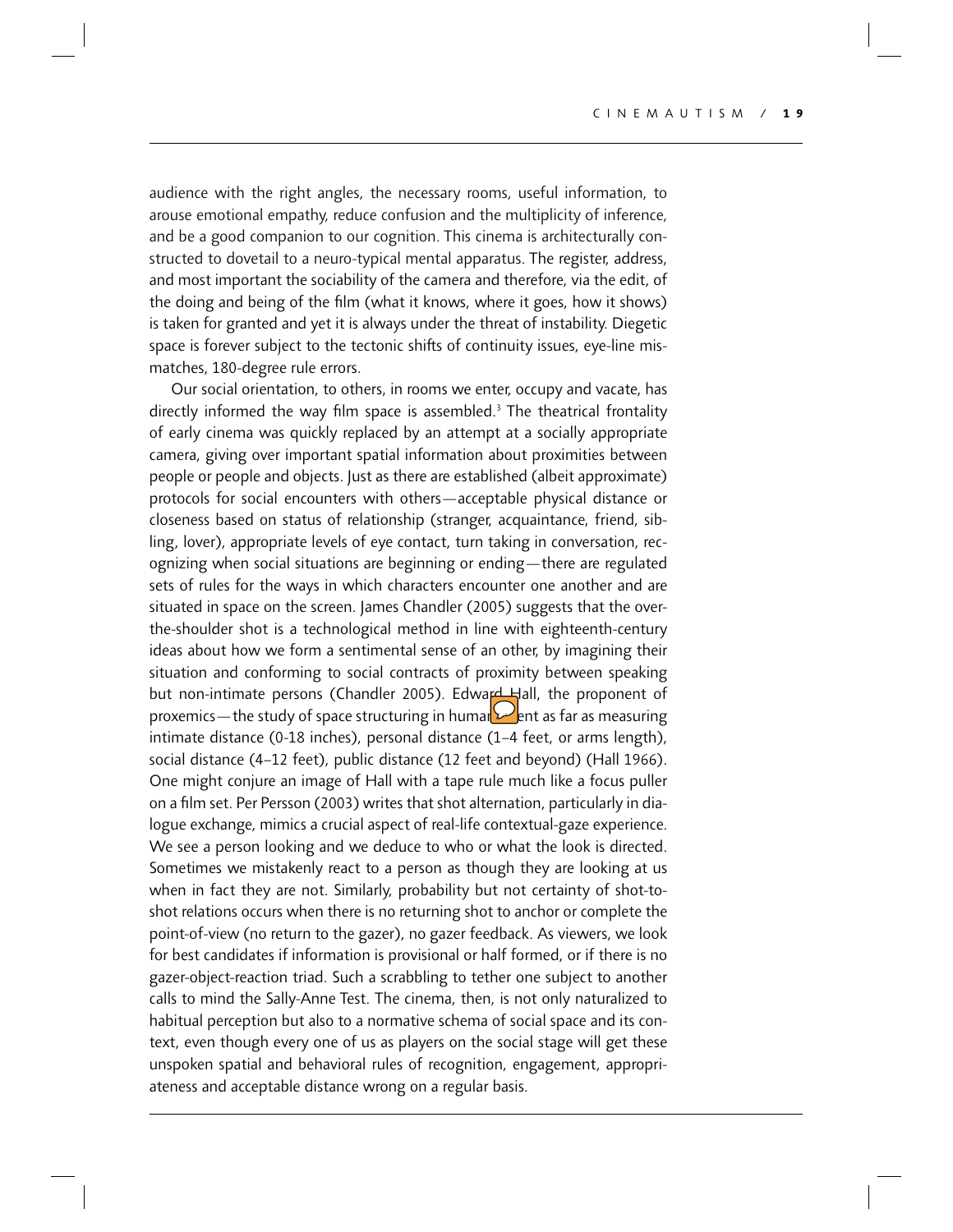#### *Inference, Intentionality, Erroneous Belief*

*Sometimes reasoning (incorrectly) can motivate character behavior through the whole of a fi lm. Per Persson (2003) cites Hitchcock's North by Northwest (1959), a tale of mistaken identity in which the global narrative evolves from an initial false belief: Thornhill raises his arm as Kaplan's name is called, and is*  wrongly identified as a government agent by members of a mysterious orga*nization. An erroneous belief such as this creates dramatic tension, prompting*  actions based on evaluative error. In the films of Jacques Tati, such errors produce comedy—the comic effects of perceptual mistakes are exploited, generating character misdirection—but more significant, they enable what Deleuze *describes as a waveform action to the narrative (Deleuze 1989).4 However, to understand the misunderstanding, the spectator has to make causal connections between failed perceptions and mistaken beliefs.*

*The form the Sally-Anne Test takes has similarities with Hitchcock's concept of "pure cinema," in that it comprises of true/false assumptions made from*  discrete consecutive events, and strongly figures what we might describe as the pro-filmic and the pre-filmic, or off screen space. Think of Hitchcock's Sus*picion (1941) for example, and the use of red herrings, or the movements of characters between rooms searching for objects as viewed by Jeff (James Stewart) in Rear Window (1954). Paul Messaris conducted a study of the scene in The Birds (Alfred Hitchcock 1963) where crows amass on the climbing frame close to Melanie Daniels. In the study, his student subjects experienced "uncertainty or discombobulation" in the shot-to-shot assemblage, believing the birds are within Daniel's view when in fact they are not, thus being lead down the wrong inferential path (cited in Persson 2003). Such incorrect inferential paths are the basis of horror and thrillers, both deliberately trading on misinformation (it is the cat, not the alien). In Oliver Sachs's book An Anthropologist on Mars*  (1995), Temple Grandin identifies similar "sequencing difficulties" in her social relations, describing how she has amassed a vast library of experiences over the *years that she draws on like a videotape archive—mental videos of how people*  behave in different circumstances. Without a sense of "intentional space" as *Daniel Dennet (1987) calls it, the autistic person is thrown back on temporal-regularity accounts, focusing on external information rather than inference*  and extrapolation of missing information, or, in the case of Grandin, they store *acquired learning of intentional spaces as temporal-regular spaces.*

# *Hegemonies of Identity and Social Construction*

*With these social and cinematic orthodoxies in mind, it is clear to see how autism may have a social and political agency that can serve to critique and overthrow certain social hegemonies and understandings of normalcy. In particular, the autistic community is gaining traction as a voice for challenging hegemonies of identity, social interaction, failure, lack and abnormality, rejecting*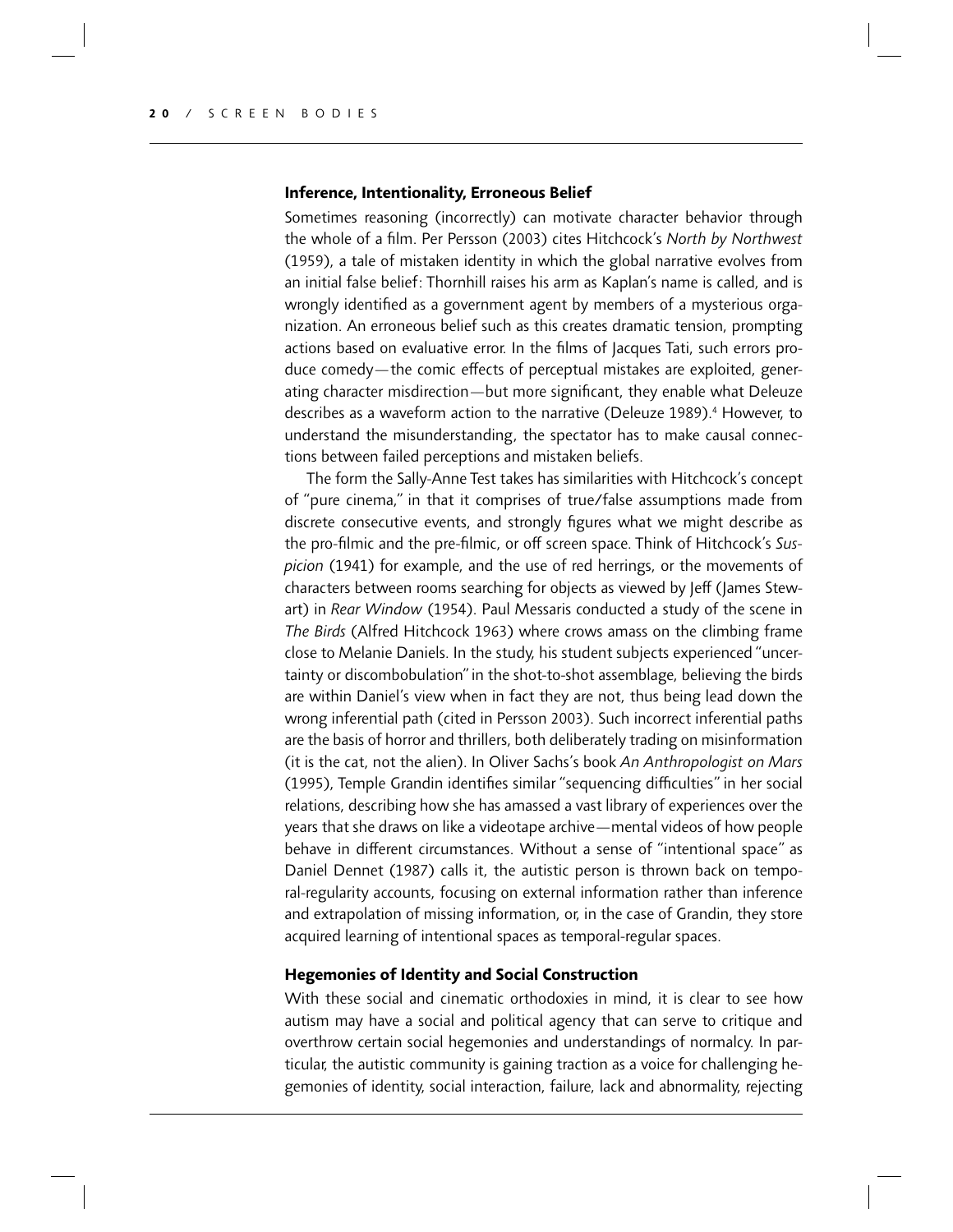*the old idea of autism as that which must be eradicated (MMR, or measles, mumps and rubella scares), as though autism is a curse we need to avoid rather than another way of encountering the world. Ian Hacking is one of a number of thinkers who is critical of Baron Cohen's cognitive architecture and theory of mind, and of the diagnostic methods used to identify and delineate the autistic individual as non-neuro-typical. Hacking instead regards autism as progressive rather than merely a condition of developmental delay. Hacking's article, "Humans, Aliens and Autism" (2009) suggests that the mantle of alien, often used by the non-autistic person to describe someone with autism, or, conversely, by an autistic individual to characterize a neuro-typical person, reveals more about conservative ideas of what it means to be human in general than it does about autism. Mark Osteen (2008: 12–13) points out that clinicians measure autism*  in terms of how human or not human a person is. Culturally there is still a strong *desire to discover a cure or achieve recovery, in other words for overcoming autism, to regain full humanity. This can be seen in what James T. Fisher terms Hollywood's "conversion" narratives, such as Molly's temporary awakening into a neuro-typical mind in Molly (1998; see Fisher 2008: 51). As Stuart Murray states, it is "still very much the case that the clinical language surrounding ASD, especially connected to diagnosis, reinforces the link between the condition and an idea of the human constituted in terms of the 'working' mind" (2008: 6). The language adopted by clinicians in DSM IV and DSMV includes terms*  such as failure, lack, delay, repetitive, restricted, inflexible, non-functional, disturbance, abnormal. This is essentially the deficit model, in which ASD is con*structed as a problem from the perspective of human wholeness, a notion that has roots in the humanist romantic tradition of the evolved human, who must strive to be ever more productive and hyper functional.* 

*Hacking (1999: 104) goes as far as to say that the entire process of diagno*sis constitutes a troubling cultural "looping," creating the condition of deficit *precisely because the foundational systems and languages that are used during diagnosis are set up to produce such an end product. Simon Baron-Cohen's Autism Spectrum Quotient, an online questionnaire published in 2001, is comprised of a set of 50 questions couched in binary terms designed to clearly*  demarcate and play on highly stereotypical scenarios to do with parties, lists, *schedules. Baron-Cohen has more recently drawn criticism for reducing high functioning autistic people to geeks (Buchen 2011). Countering such reduc*tions, Murray (2008) sees the potential for autism to find a critical base within *the discourse of the post human, where the autistic person is not required to acquire the skills to function in a neuro-typical world but rather is championed as a model for how human experience of the world might change and evolve. Murray (2008: 3) writes that, seen in this light, autism "represents a separate*  space of cultural enactment, and possibly agency, from any configuration of a *human norm." Rather than a humanism that has had troubling attitudes toward*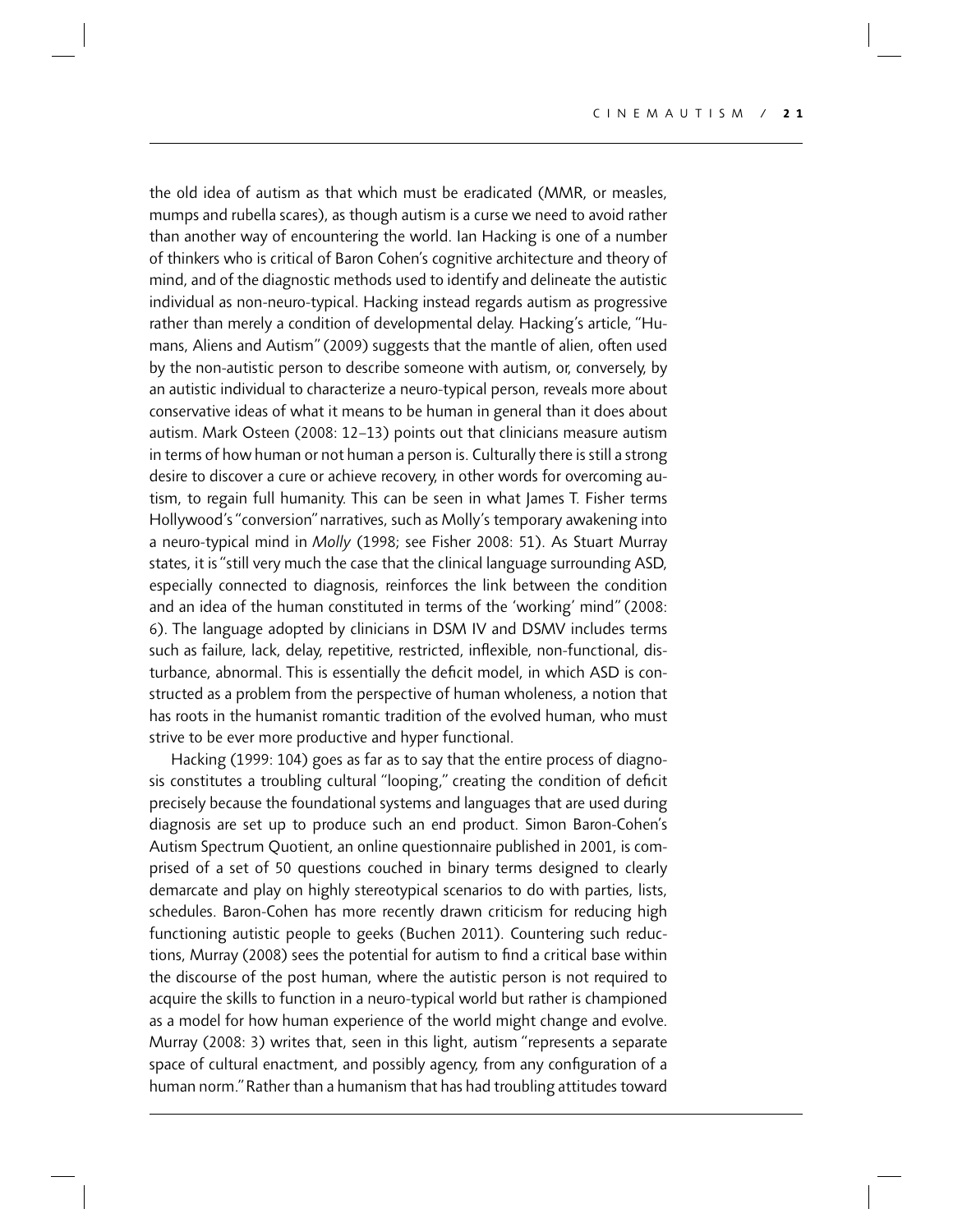*developmental disorders and disability in the past (eugenics), post-humanism off ers a potentially radical space for autism, one that rejects the cliché of the autistic brain as a mis-wired hard drive, and instead opens up a new spaces for the consideration of identity. Such "postidentarian" thought sees a phase for the human in which a "special need" is no longer special, on the grounds that able-bodied and non-disabled humanity will cease to operate as the norm or objective.5*

# *Autism as Schizoanalysis*

*The proliferating symptom cluster of autism may indicate a new form of limit and that "becoming autistic" may have potential as revolutionary practice.*

*—Skott-Myhre and Taylor (2011: 35)*

*Rather than be appropriated into (or defi ned as lack against) a consensual order*  of the neuro-typical, autism now finds itself, or is asserting itself, on a radical *plane, as a counter to hegemonies of identity and function. In this sense, one potential line of fl ight for autism is as successor to schizoanalysis and its assault on systems of capital and productivity manifested in psychoanalysis. Schizoanalysis, as advanced by Deleuze and Guattari, is a strategy for overthrowing the regulatory practices of psychoanalysis, with its familial, Oedipal structures*  and the notion of the homogenous self, which is sick, but can be healed. In Au*tism: Schizo of Postmodern Capital (2011), Hans A. Skott-Myhre and Christina Taylor argue that, "Autism emerges in the dominant discourse as a placeholder*  for, or a subject to come, for an emerging form of subjectivity on the horizon of *the social."6 Deleuze and Guattari ([1972] 1984) address autism peripherally in Anti-Oedipus, within their discussion of schizophrenia, regarding the disorder as an extreme form of catatonia (at the time of writing in 1972 autism was still considered to be related to schizophrenia). Schizophrenia is energetically characterized by Deleuze and Guattari as capitalism's inevitable excess—the condition brought into existence by capital's limits—and the mode for schizophrenia is to dismantle systems of power and decode languages of restriction and control. For the schizophrenic there are no longer binaries of either/or, but instead ands/ands/ands. Anti-Oedipus reanimates Artaud's body-without-organs (BwO)—a body without Hegelian proportions, without image, without limits* and gives this assemblage its absolute potential: the movement and flourishing *of anti-production. The BwO is a multi-sensory, multi-dimensional desiring machine, no longer distorted by operations that result in identity. It operates on the socius, creating networks, proliferations and combinations, and here it is possible to discern attitudes associated with autism.*

Skott-Myhre and Taylor's piece arguably suffers from some of the retrograde *attitudes towards autism that I have commented on here, at times reducing it*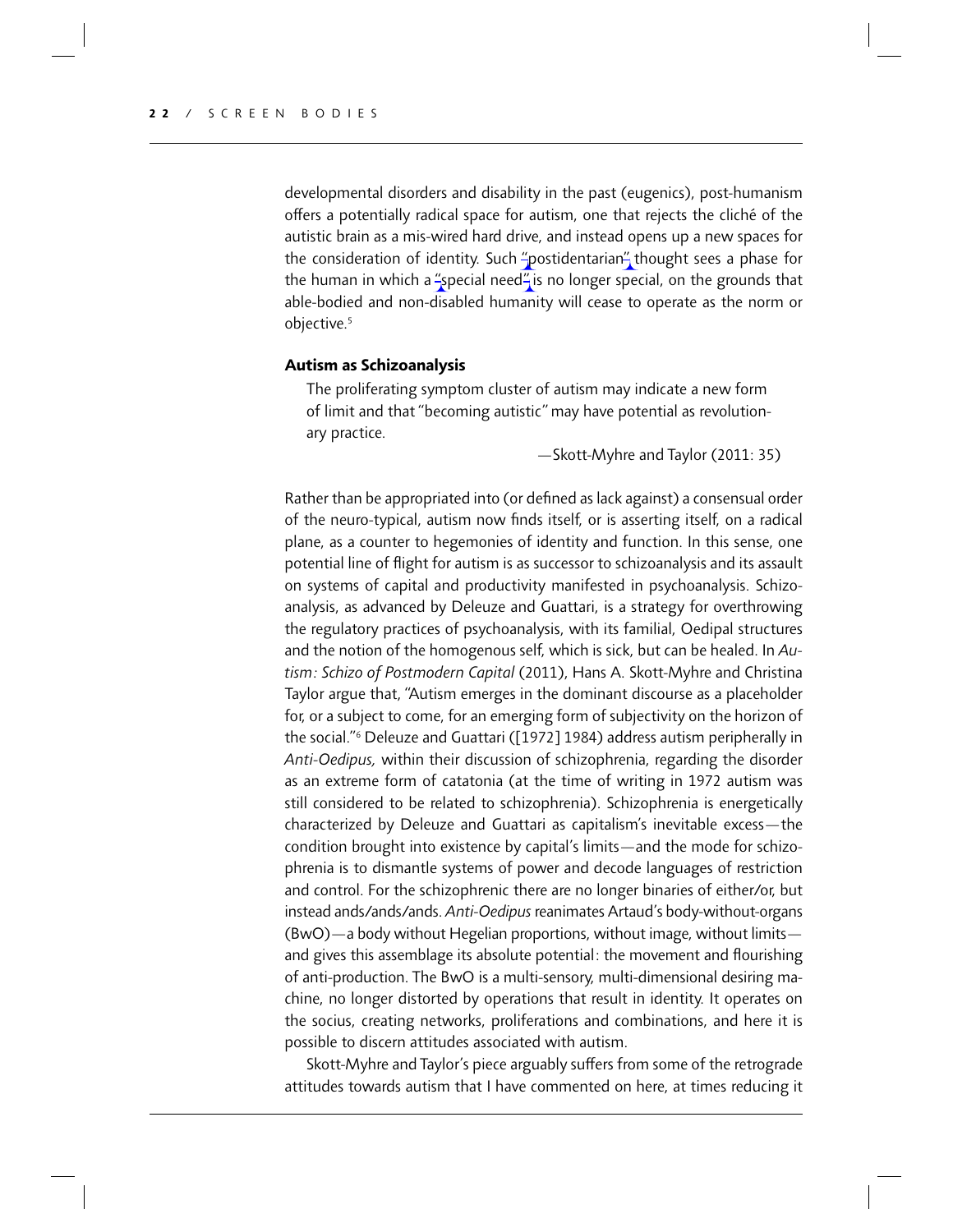to the definition of merely its extreme elements—"obsessiveness, stereotypy, echolalia, social remoteness" - a symptom field or constellation, autism recog*nized as the limitation of expression, rather than its unchecked proliferation (schizophrenia). Nonetheless, the article gets to the crux of the debate, namely that of questioning the motivation to induce and integrate the autistic person into the present mode of society. Instead, they look to autism as an alternative form of consciousness and subjectivity, just as Deleuze and Guattari did with schizophrenia.7 This is not to say that autism and schizophrenia are interchangeable terms, or in any way similar, nor is it to romanticize the often extreme challenges many with both low and high functioning autism face, but the autistic way of being (irreducible though it may be, on a spectrum that slides) may teach us something new about what it is to be human, and reveal layers of experiential potential.*

*Skott-Myhre and Taylor turn to Amelia Baggs (née Amanda Baggs) and her YouTube fi lm In My Language (2007),8 as emblematic of how autism refuses*  the field of representation in general. This eight minute film, structured in two *halves, visually describes Baggs's tactile interaction with (or conversation with, in Baggs's terms) her home environment, via running water, percussive exchanges with objects, and the scrutiny of patterns and forms, before progressing to an analysis (by way of a computer text to speech tool) of how others defi ne Baggs as a non verbal person rather than someone articulating using her*  own speech acts. Baggs is an active and complex figure in autism and disability politics who self-identified as schizophrenic prior to autistic. The language that Baggs refers to in the title of her uploaded film is rooted in her physical environment, drawn through a fluid interaction with the becoming of forms and *relations around her. In My Language is therefore not operating from the place of the symbolic, instead Baggs calls it a "native language," and the video clearly*  privileges embodied relations, visual patterns, repetition, and a gaze fixated on *layers of experience, liquidity and connectivity. Erin Manning (2009) has also written extensively on Baggs's fi lm, reacting to the piece not as a withdrawal*  from social reality but as an intense and new configuration of social reality, not *exclusively fi ltered through human-to-human experience. She writes, "Baggs approaches not objects as such but their relational potential, transforming the space into 'an ambient musical instrument that moves in a dance of rhythmic becomings. She speaks, rocks, smells, touches, tastes" (Manning 2012: 214).*

*Manning's own language is a somewhat garrulous response to Baggs's composition, invoking Tarkovsky and a plethora of phenomenologists, and she does not comment on the debates surrounding Baggs and her diagnostic status as autistic.9 More recently, Baggs has distanced herself from being a spokesperson for autism, preferring to operate from the radical minoritarian position of blogger with numerous conditions and syndromes, none of which can be reduced*  to defining her identity. Manning is not interested in Baggs as an autistic per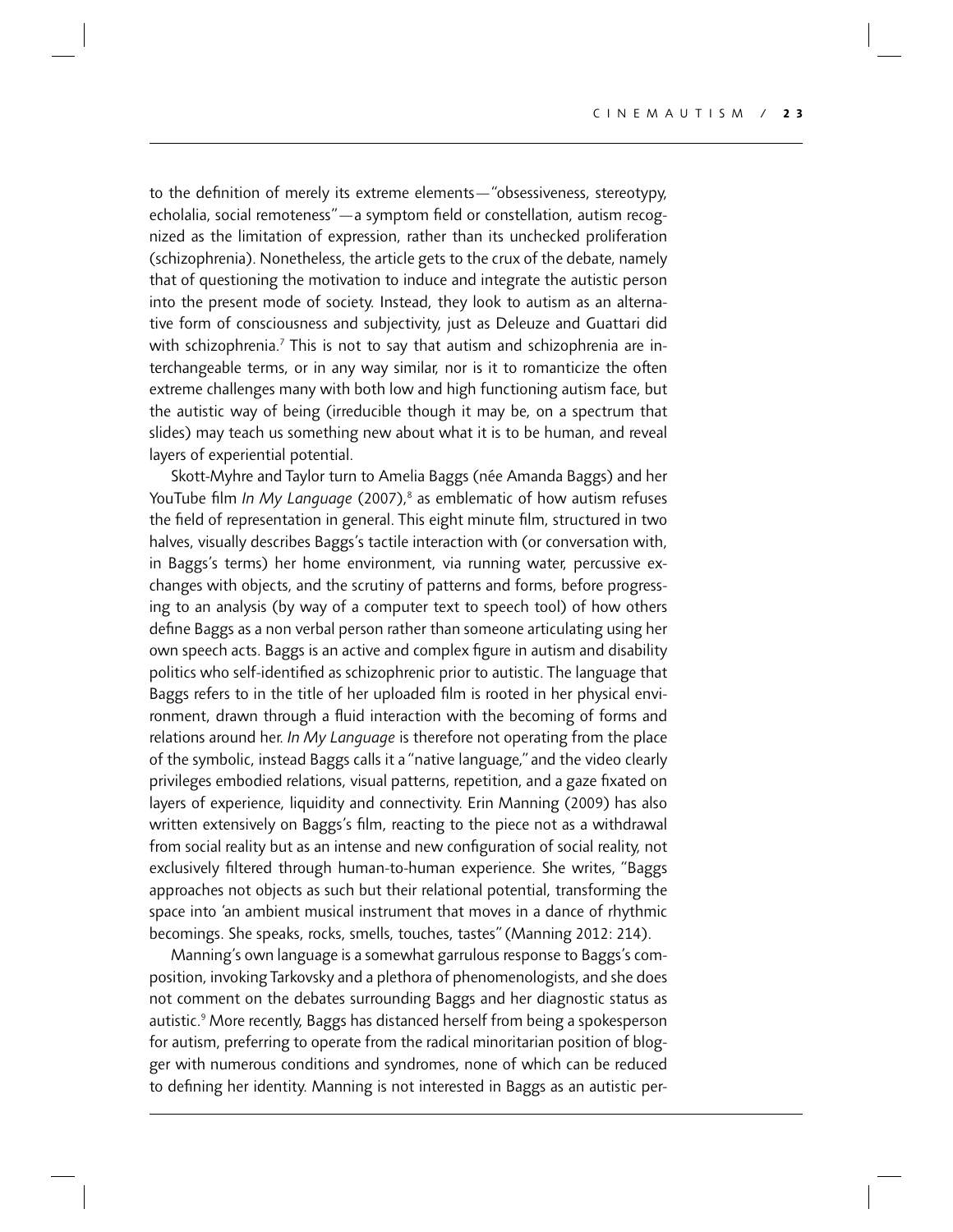*son or an autistic maker, writing that, "Holding the video to a representation of Baggs would situate her as the subject of autism. This would set her apart in a world of her own. This is exactly what In My Language struggles against" (Manning 2012: 221). Instead Manning champions the work not as the pointof-view of someone locked in via autism, but reaching out, in unexpected forms, directions and proliferation.*

*Manning, along with Skott-Myhre and Taylor, sees in Baggs's description of a hand brushing against running water, or a face touching against textures, an experiential feedback loop, the rhizome she names "becoming environment."*  Baggs's film generates extra-linguistic patterns rather than categories or signs, it *gives relations rather than relationships, what Baggs herself describes as "things fi tting together in certain ways, outside of me" (Manning 2013: 165). In My Language provides a useful starting point, then, for a kind of moving image that challenges the regime of intentionality and the orthodoxies of behavior in cinema space.*

## *Cinemautism*

*Much like the search for Deleuzian time-images, examples of cinemautism are hard to come by, but there are fragments, and curious progenitors. What kinds*  of films operate in such a register? Within the milieu of normative cinema, we *might think of the way Hollywood director Howard Hawks, along with a team of writers, tried but failed to gain mastery over the convoluted plot of The Big Sleep (1946), and eventually conceded that as long as it seemed to be telling a coherent story it didn't matter that it was not.10 Critic Bosley Crowther wrote at the time of the fi lm's release, that* 

*The Big Sleep is one of those pictures in which so many cryptic things occur amid so much involved and devious plotting that the mind becomes utterly confused. And, to make it more aggravating, the brilliant detective in the case is continuously making shrewd deductions which he stubbornly keeps to himself. (Crowther 1946)* 

In this configuration, we might think of ourselves, the audience, as the Sally doll, *with Marlowe the secretly conspiring Anne, busy doing and thinking things to*  which we are not privy. Moving away from the normative, the work of writer *and fi lmmaker Marguerite Duras comes to mind. Her screenplay for Hiroshima Mon Amour (1959) and her own feature India Song (1975) function at the*  point of the struggle to form sense and comprehend, and feature the physical *complication of character orientation, the camera taking an interest in architec*tural space and non-human phenomena, often neglecting, losing, or panning *past the human subjects. Je Tu Il Elle (1975) uses vacant space, repetition and inexplicable ritual to convey the social isolation of its central character, who,*  for the first lengthy section of the film, cannot act, or leave her apartment.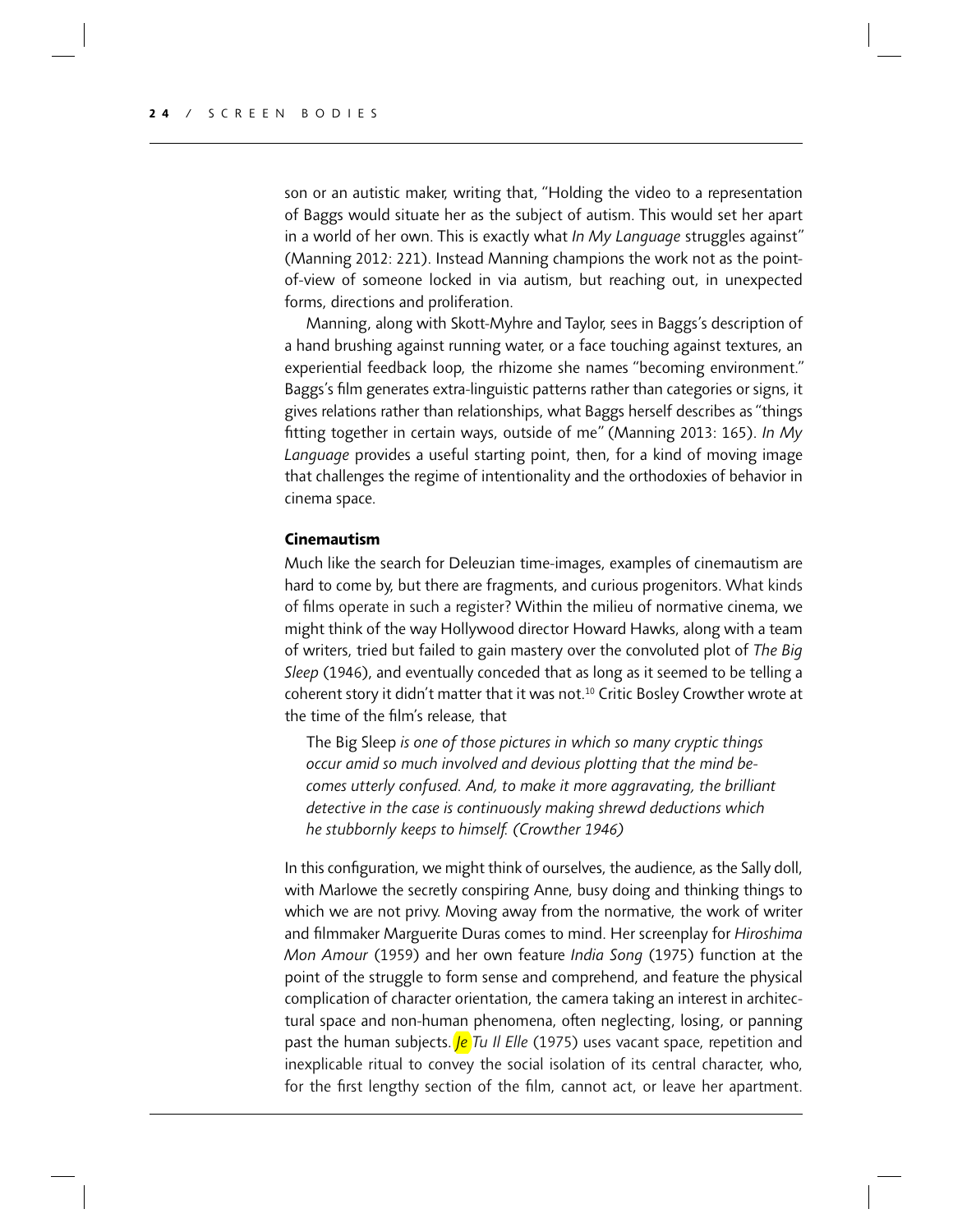These exangles reveal a confederacy between Deleuze's time-image and cin*emautism. The Shout (1975) is populated by close-ups of objects that serve no purpose in terms of plot, along with non-sequiturs and loose ends. Roman Polanski's Chinatown (1974) is a bewildering succession of misinformation and visual and aural puns, whose semiotic function cannot fi nd fi xed ground. In Robert Altman's Nashville (1975), characters are hard to locate in the crowd,*  we lose and find them in a figure/ground struggle. This kind of deep space *between camera and character has become a signature style for a certain art*  house cinema suspicious of the face in close-up, although detractors of film*makers such as Michael Haneke (Code Unknown [2000] and Hidden [2005])* have argued that this distance produces 'cold films' with a lack of emotional *engagement. Without the face, the eyes, the argument goes, it is impossible to*  know and care for the protagonists, and here again we can find similarities with *how people characterize the disconcertingly distant dynamic with people who are autistic and oft en unable to look another person in the eye.*

*Many have attempted to tether the red herrings, non-sequiturs, independent scenes and character contradictions of Mulholland Drive (2001) to a psychology, but none have succeeded, and it remains unclear whether Lynch authors from a place of structure, or expression, or merely free association. Mulholland Drive thrives on our erroneous beliefs. We are mind-blind before its scree The Room* (2003) is unintentionally close to the eerie formal sensibil*ities of Mulholland Drive and Lynch's earlier Lost Highway (1997). Like a soap opera on Xanax, it has been described as outsider cinema, a front for a moneylaundering scheme, and the worst fi lm ever made. Within its uneven frame the*  film delivers a bewildering play of stilted and apparently unmotivated camera angles, fixation on repeated tracking moves and a complete disregard to con*ventional social event boundaries. There are unannounced entrances and exits and unnatural scene caps (many scenes start with "Hey Mark" and end with various characters saying "Don't worry about it," or "I don't want to talk about*  it"). Characters stop speaking mid-sentence, sit down behind furniture, move *without clear intention, and suddenly shift in mood from hostility to friendliness with no explanation. Lines are delivered with random infl ection, eye-lines stray from shot/reverse-shot mooring, players struggle to know how to use the*  space of the set, where to stand, often assembling in awkward lines. The result is, at first viewing inadvertently hilarious, and Wiseau himself has embraced his project's cult status as bad movie, but the film is infinitely more interesting *than this. It is as though the architecture and apparatus of normative cinematic*  telling has folded in on itself. There is no floor plan.

*Shane Carruth's Upstream Color* (2013) is a film that deliberately defies *categorization or interpretation, and actively withholds information about its characters, not only to the audience but within its own diegesis. In fact the concept of diegesis has next to no meaning when applied to the film, given*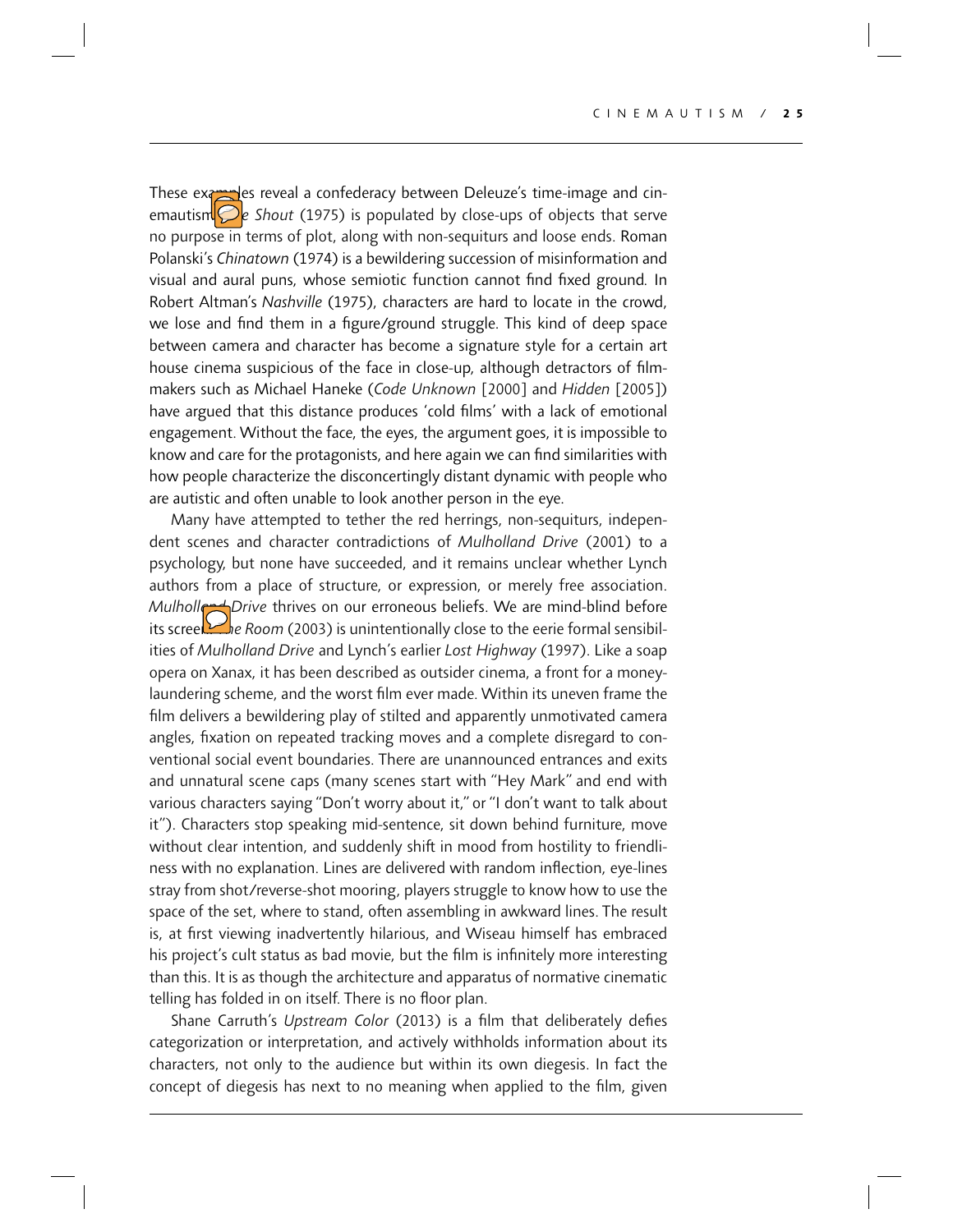*that it does not extend, logically, as a coordinated space, but rather oscillates, reverberates and repeats in terms of events and interactions. Performer dia*logue is repeated in a semi-fugal structure, and is often lower in the mix than the sound design and hard to comprehend. The film features floating indepen*dent scenes that switch without connective continuity. A sequence mid-way through the film, in which a fractious couple goes through the motions of* saying goodbye to each other at the door to their house, offers this mundane *domestic pattern played and replayed as a set of volumes or variations. If forced to give a thematic reading, one might clutch for a story about people becoming*  the drugged and dispossessed victims of a viral science experiment. The film's *copy material states that identity becomes an illusion as the two protagonists, unable to process, unable to relate to others, struggle to assemble the loose*  fragments of their wrecked lives. But Carruth fixates on color, texture, move*ment, sound and rhythm rather than plot, exposition and character definition. What we are given are the bodies of characters in pro-prioceptive feedback, albeit under the auspices of an indeterminate drug hallucination, in which protagonist interiority and exteriority is liquidated. Carruth's oeuvre is indebted to*  and often quotes the fluid nature of Terence Malick's films, catering to a dif*ferently attentive gaze, using every part of the frame and soundscape, producing a waveform duration comprised of systems, networks, relations, patterns*  and connections redolent of Baggs's video. Like Carruth's first feature, *Primer (2004), Upstream Color is a puzzle that cannot be schematized or solved.11 In recent years Attenberg (2010), Dreileben: Beats Being Dead (2011), Post Tenebras Lux (2012), an <i>Thou Wast Mild and Lovely* (2013) are also films that es*chew inference, scene-to-scene logic, and an easily mapped space for the social* encounters of their character any of these examples borrow from the anti-narrative traditions of avant-garde film, and both James Peterson (1994) and *Murray Smith (2011a, 2011b) have done interesting work looking at cognitive*  reception and experimental film, in terms of the hermeneutic desire to react to *on screen events as a problem to be solved, and this desire becoming mapped*  on to the materiality of the film if no narrative content is evident.

## *Conclusion: Where Will Sally Look for Her Marble?*

Baggs's film, and the work of Reygedas, Decker, and Carruth, put forward a *cinema of relational embodiment, one not predicated on the neuro-typically social body and its encounters with others, nor the logic of the scene as chain as hermeneutic puzzle to be solved sequentially, but instead privileging the distracted gaze, the repeating body, the body as it emerges and becomes in relation to matter and form. These are representations of new relations and new possibilities, although only Baggs's is explicitly an attempt to articulate a*  language of autistic embodiment in the world. They offer fruitful possibility for how a cinemautism might find form and articulation.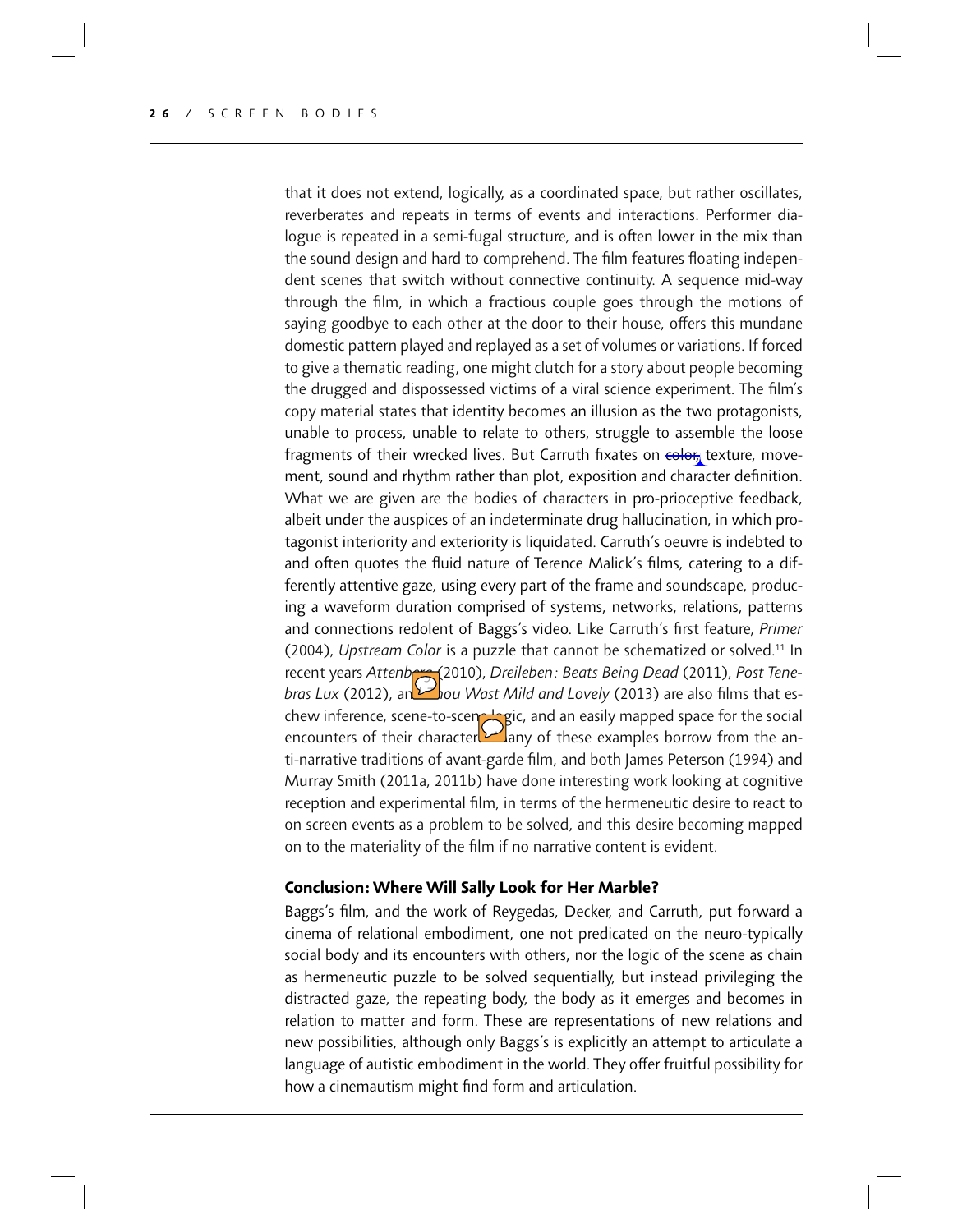*Like schizoanalysis, cinemautism is a tool for countering homogeneity, specifi cally such standards of normative cinema as continuity editing, the establishing shot, the 180 rule, and notions of hermeneutics, character determinants*  and arcs and so on. We have been offered one kind of social cinema, and with *it a limited and proscriptive form of (story) telling. When and how might the much debated screen-mind relationship produce a frustration of otherness, or tamper with an audience's ability to ascribe provisional knowledge to others? Cinemautism suggests a less anthropocentric social arrangement of on-screen encounters, by way of an anti-social or socially other camera, and a non-neurotypical mode of narration and narrative unfolding, one that moves away from inference, interpretation and problem solving (or passing tests) as the godhead of our relation to the world. Cinemautism provides an alternative way to view people, social conventions, and the contradictory nature of personality. This is*  a cinema that offers no possibility for mastery, where the narratorial element *is present, but has lost its authority. Rather than identify where we are on the*  spectrum of autism we might instead ask where we are on the spectrum of *cinema.* 

*Donna Williams suggests that, "The logic of autism may be immune to non-autistic representation" (2010: 19). Williams goes on to quote Feinstein: 'At present, we are merely the fools of tomorrow, no more enlightened than those who diagnosed two-year-olds as psychotic, brain damaged or emotionally disturbed in the 1940s–1970s (Feinstein 2010: 294). There is an inherent contradiction to my argument, in that autism is characterized as the need to create order in a chaotic (social) world—(so far, so cinema), and yet the mind-blindness, and I use this term with skepticism, associated with autism prevents inference and extrapolation vital to the operation of cinema. It is im*portant to stress that such a cinemautistic film form, although potentially innovative and instructive, may not necessarily be best suited to the spectatorship *of the autistic individual, if we can generalize that there is such a spectatorship. There are some clear distinctions to make, between a kind of cinema assem*bled to reflect the experience of the autistic individual, and a kind of cinema produced for the specific modes of experience of the autistic individual, a cinema not of inference but of clarification, explicit communication, even of man*ageable forms of repetition. Recently cinemas have introduced autism-friendly screenings, but these involve showing mainstream fi lms with modifi cations to sound levels and lighting in the auditorium, and the acceptance of noise from the audience. It is also fruitful to consider a cinema devised and assembled precisely for the particularities of the autistic experience and autistic cognition. Such a cinema could, for example, adhere to a desire for repetition, clarifi cation*  and confirmation, featuring recognized story markers, identified elements and types, clearly declared tropes in the place of codified symbols and inferred and *implied information.*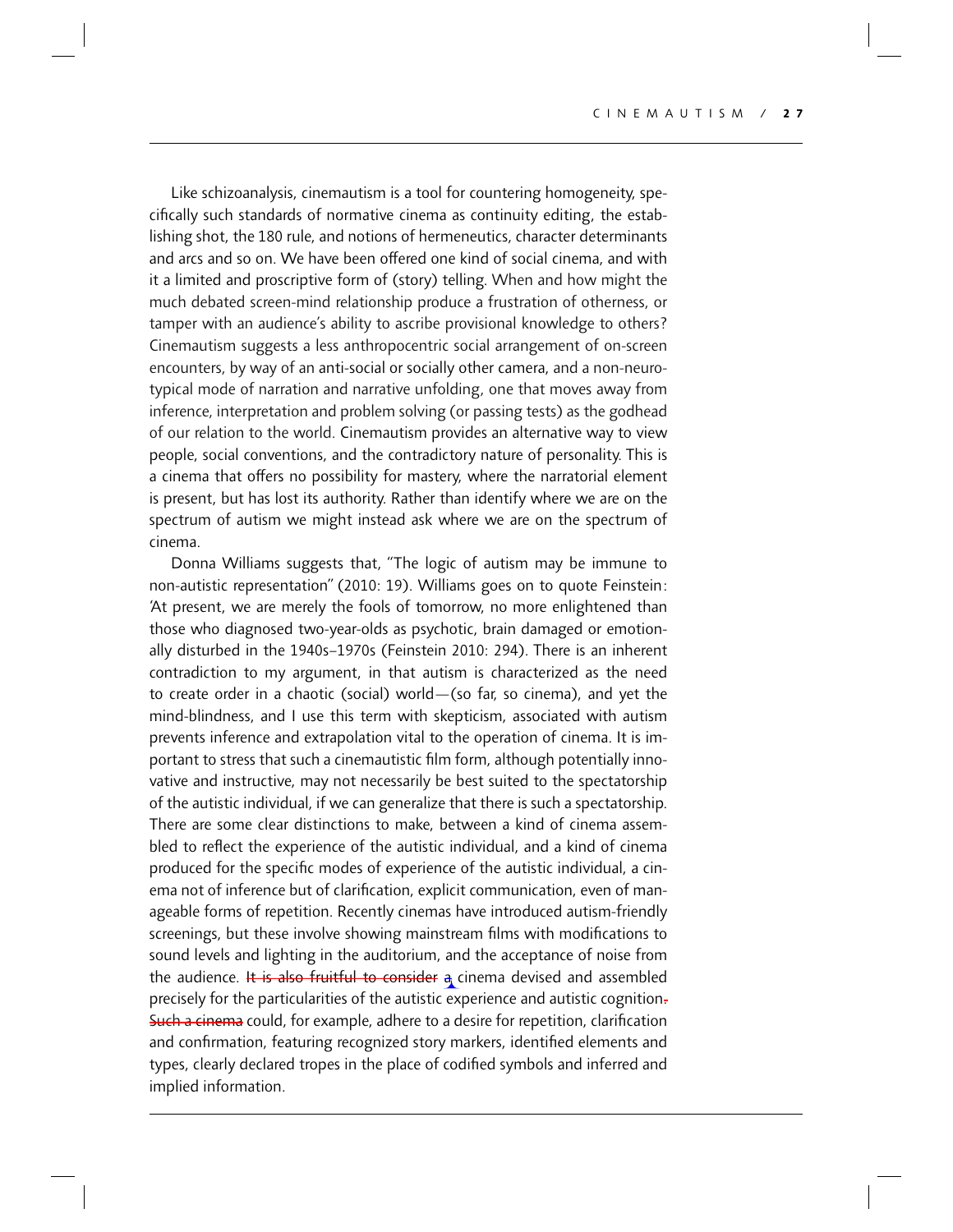No film system is perfectly engineered and regulated. It is this false dis*tinction between the proprioception and behavior of the ordered and the disordered body (of a person, of a cinema) that a cinemautism could challenge. It may have agency to destabilize the corseted body of normative cinema and*  release its corporeality, becoming autistic. All normative fiction films threaten *to become autistic, or to expose the autism within us, the viewer, and rather than destabilizing, this may well be an emancipatory space for another human*  subject cinema. If there is such a thing as an autistic film assemblage, what emancipatory, affective value might such an acquired autistic perception have for the orthodoxies of our social and cinematic configurations? This is a de*territorialized cinema of social and spatial difference. I am asking, what are its assemblages?*

*The author thanks Dr Sebastian Gaigg at City University London and Professor Cate Elwes at the University of the Arts for development and editorial guidance on this article.* 

**Steven Eastwood** is a filmmaker and artist who works with fiction and documentary. In 2010, his first feature Buried Land was officially selected for Tri*beca, Moscow, Sarajevo, and Mumbai fi lm festivals. Screenings and exhibitions include BFI London Film Festival; Encounters; ICA; Jerwood Gallery, London; QUT Gallery, Brisbane, Globe Gallery, Newcastle; KK projects Gallery, New Orleans. He formed the production company Paradogs in 1997 and his documentary Those Who Are Jesus (2001) was nominated for a Grierson Award at BAFTA. Eastwood is Reader in Film Practice at Queen Mary University London. He has convened a number of symposia including Parallax Views of Moving Image, Powers of the False and Interval 1 & 2. He co-founded the arts laboratory event OMSK in the 1990s. Eastwood has published numerous book chapters and articles. He is currently developing a feature-length film, titled The Sally-Anne Test.*

#### *Notes*

*1 Deleuze refers to "a new dimension of the schizophrenic body, an organism without*  parts which operates entirely by insufflation, respiration, evaporation and fluid transmission *(the superior body or body without organs of Antonin Artaud)" (Deleuze [1969] 1993: 101–102).* 

<sup>2</sup> Barthes picks apart Balzac's novel Sarrasine line-by-line, identifying five constituent *codes which, when operating in unison, form a "readerly" text. The proairec code denotes the identifi able plot activities and actions that imply further narrative action. The referential code draws upon the cultural knowledge of the reader to make rapid deductions, for exam-*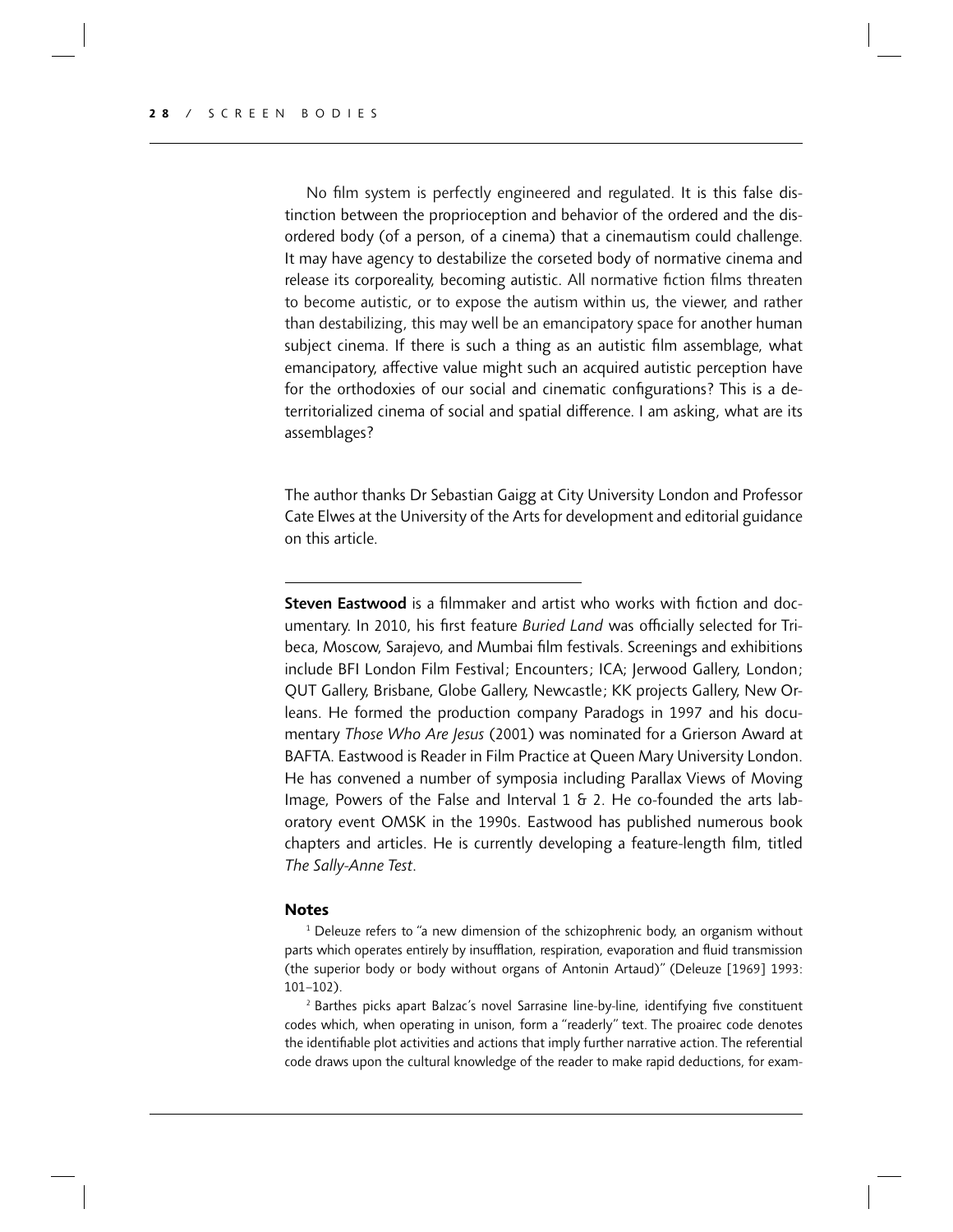*ple recognizing tropes such as the pattern of a sporting event, or identifying San Francisco from the image of the Golden Gate Bridge. The semic code populates the text with detail, giving the world of the story familiarity and credibility.*

*3 The word camera derives from the Greek word "kamara," which means chamber or vault but also interestingly has root fragments to do with taking (remember that Anne "takes" Sally's marble).*

*4 Deleuze recognizes in Tati's fi lms, particularly Playtime (1967) a waveform action,*  where the narrative does not build sequentially but rather consists of a series of fluid surges *of activity, each gradually replacing the previous wave.*

<sup>5</sup> Recently Baron-Cohen has clarified that autism falls within a new construct in empathy *studies, that of systemising. Certain features of autism (obsessions, repetitive behaviour, which were previously regarded as purposelessness) are now being viewed as highly purpo*sive, intelligent, hyper-systemising, and a sign of a different way of thinking.

*6 Deleuze Studies Vol 5 No.1 2011), Hans A. Skott-Myhre and Christina Taylor, p60.*

*7 Schizophrenia, as characterised in Anti-Oedipus, is the process of unlimited semiosis, a*  radically fluid form of meaning that Deleuze and Guattari ([1972] 1984) treat as a radical *objectivity through which to view late capitalism. Schizophrenia is made possible by capital*ism, but then reclaimed and appropriated by capitalism, as its opposite: paranoia. The aim of *schizoanalysis is to subvert systematicity and push through limits imposed by capitalist para*noia: schizophrenia as breakthrough rather than breakdown (Laing [1967] 1990). Rather *than desiring production, it unleashes desiring machines, which are free to move in any direction on the body without organs and re-shape the forms our desire takes, overthrowing the concept of desire as lack. For Deleuze and Guattari, being is a delusion that traps desire in the snare of representation and thereby represses it: their goal is to release desire from being so it can move freely into becoming.*

*8 See https://www.youtube.com/watch?v=JnylM1hI2jc.*

<sup>9</sup> Baggs has in the past presented herself as suffering from many mental health disorders, *other than autism spectrum disorders, including Dissociative Identity Disorder (Multiple*  Personality Disorder), Schizophrenia, Schizoaffective Disorder, Bipolar Disorder, Post Trau*matic Stress Disorder, Depression, and more recently suffering from a number of physical health problems leaving her largely house or wheelchair bound.*

*10 It is claimed that Hawks sent a cable to Raymond Chandler asking whether the char*acter of chauffeur Owen Taylor was murdered or had killed himself, a question Chandler *himself couldn't answer.*

<sup>11</sup> Although many have attempted to do so online, using complex timeline schematics. *See http://cdn.unrealitymag.com/wp-content/uploads/2011/09/primer-chart.jpg.*

#### *References*

*Badiou, A. [2003] 2013. Cinema. Trans. S. Spitzer. Cambridge: Polity Press.*

- *Baker, A.D. 2008 "Recognising Jake: Contending with Formulaic and Spectacularized Representations of Autism in Film" Pp. 229–242 in Autism and Representation, (ed. Mark Osteen. New York: Routledge.*
- *Baron-Cohen, S. 1995. Mindblindness: An Essay on Autism and Theory of Mind. Cambridge: MIT Press.*

*Barthes, R. 1991. S/Z. New York: Farrar, Straus & Giroux.*

*Buchen, L. 2011. "Scientists and Autism: When Geeks Meet." Nature 479: 25–27, doi: 10.1038/479025a.*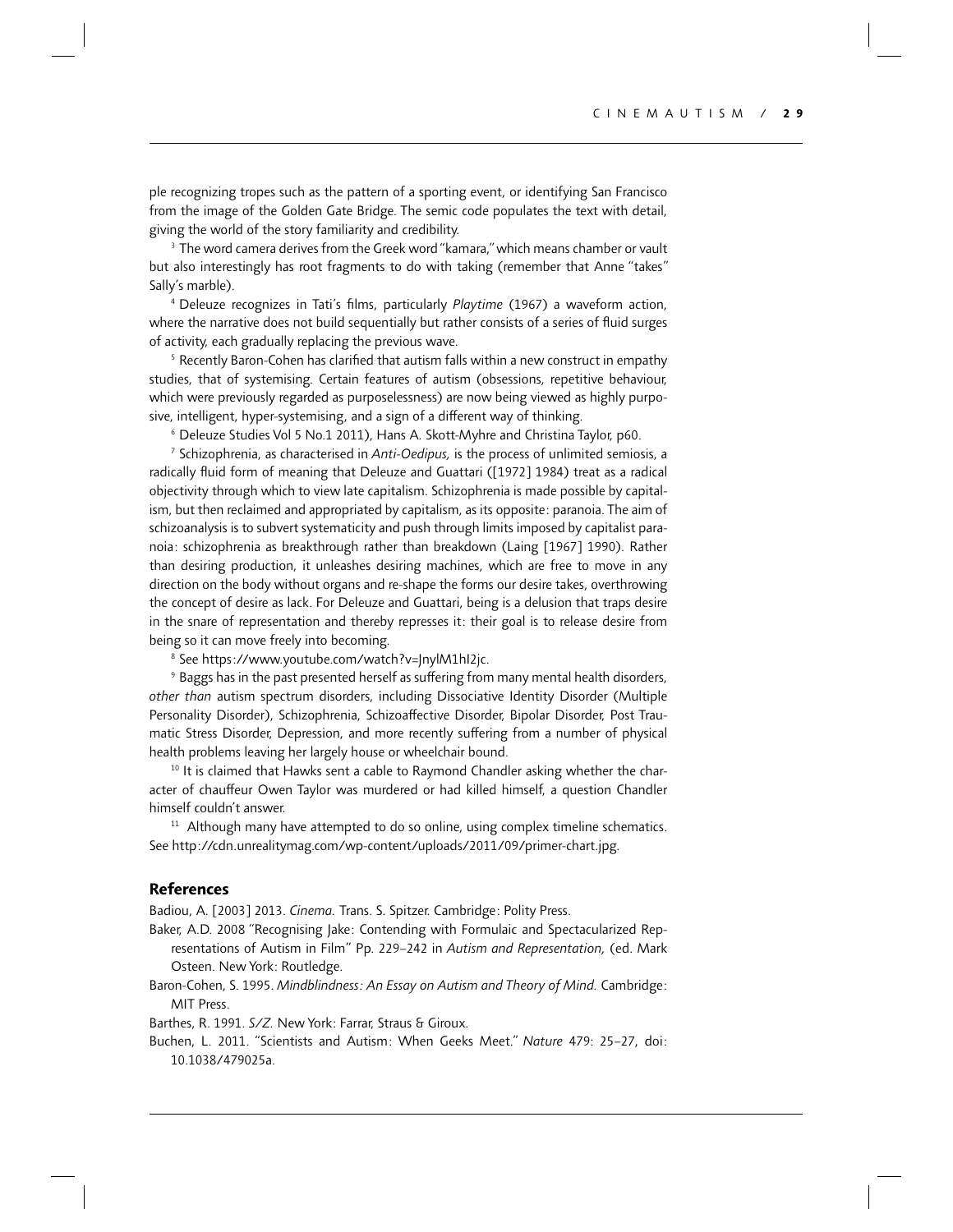- James Chandler. 2005. "The Affection-Image and the Movement-Image: The Sentimental *Journey—The History of the Sentimental." Paper presented at Time@20 Conference, Harvard University.*
- *Deleuze, G. [1969]. 1993. The Logic of Sense. New York: Columbia University Press.*
- *Deleuze, G., and Guattari, F. [1972] 1984. Anti-Oedipus. Minneapolis: University of Minnesota Press.*
- *Deleuze, G. 1989. Cinema Two: The Time Image. London: Athlone Press.*
- *Deleuze, G. [1990] 1997. Negotiations. New York: Columbia University Press.*
- *Dennett, D. 1987. "True Believers." Pp. 13–42 in The Intentional Stance. Cambridge: MIT Press.*
- *Feinstein, Adam. 2010. History of Autism: Conversations with the Pioneers, ed. Adam Feinstein. New York: Wiley-Blackwell.*
- *Fisher, J.T. 2008. "Autism and the American Conversion Narrative" Pp. 51-64 in Autism and Representation, ed. M. Osteen. New York: Routledge.*
- *Grandin, T. 2005. Emergence: Labelled Autistic. New York: Grand Central Publishing.*
- *Grandin, T. 2006. Thinking in Pictures. London: Bloomsbury.*
- *Hacking, I. 1999. The Social Construction of What? Cambridge: Harvard University Press.*
- *Hacking, I. 2009. "Humans, Aliens and Autism." Daedalus 138(3): 44–59.*
- *Hall, E. 1966. The Hidden Dimension. Garden City, N.Y.: Doubleday.*
- Heath, S. 1981. Questions of Cinema; Theories of Representation and Difference. Blooming*ton: Indiana University Press.*
- *Kirby, A. 2009. Digimodernism: How New Technologies Dismantle the Postmodern and Reconfigure Our Culture.* New York and London: Continuum.
- *Laing, R.D. [1967] 1990. The Politics of Experience and the Birth of Paradise. New York: Penguin.*
- *Manning, E. 2009. Relationscapes. Cambridge: MIT Press.*
- *Manning, E. 2013. Always More Than One: Individuation's Dance. Durham, NC: Duke University Press.*
- *Messaris, P. 1994. Visual "literacy": Image, Mind, and Reality. Boulder, CO: Westview.*
- *Metz, C. 1982. The Imaginary Signifier. Bloomington: Indiana University Press.*
- *Murray, S. 2008. "Hollywood and the Fascination of Autism." Pp. 243-254 in Autism and Representation, ed. M. Osteen. New York: Routledge.*
- *Murray, S. 2008. Autism and the PostHuman, Representing Autism: Culture, Narrative, Fascination. Liverpool: Liverpool University Press.*
- *Osteen, M., ed. 2008. Autism and Representation. New York: Routledge.*
- *Persson, P. 2003. Understanding Cinema: A Psychological Theory of Moving Imagery. Cambridge: Cambridge University Press.*
- *Peterson, J. 1994. Dreams of Chaos, Visions of Order: Understanding the American Avantgarde Cinema. Detroit: Wayne State University Press.*
- *Ruff man T., W. Garnham, and P. Rideout. 2001. "Social Understanding in Autism: Eye Gaze as a Measure of Core Insights." Journal of Child Psychology and Psychiatry 42 (8): 1083– 1094, doi:10.1111/1469-7610.00807. PMID 11806690.*
- *Sachs, O. 1995. An Anthropologist on Mars. New York: Vintage Books.*
- *Skott-Myhre, H.A., and C. Taylor. 2011. Autism: Schizo of Postmodern Capital. Edinburgh: Edinburgh University Press.*
- *Smith, M. 2011a. "Cognitive Theory and the Avant-Garde." Paper presented at the symposium on Cognitive Science and the Moving Image, Chelsea College of Art and Design, 30 March.*